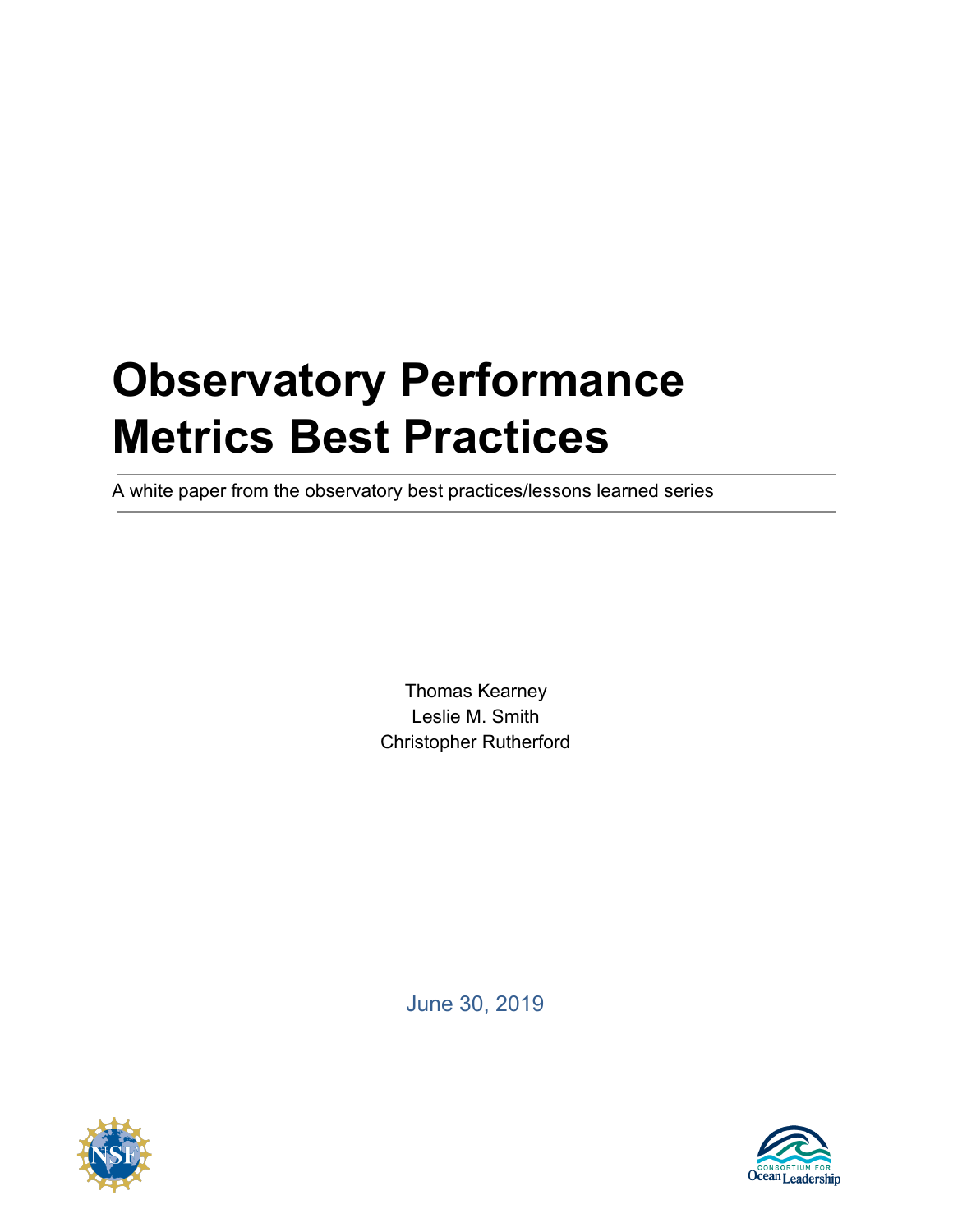## **Table of Contents**

| <b>Executive Summary</b>                                                 | $\boldsymbol{2}$ |
|--------------------------------------------------------------------------|------------------|
| <b>Scope</b>                                                             | 4                |
| <b>Background</b>                                                        | 4                |
| <b>Business Performance Metrics</b>                                      | 4                |
| Performance Metrics Required for Federally Funded Observatories          | 5                |
| <b>Methodology</b>                                                       | 6                |
| Best Practices Research and Synthesis                                    | 6                |
| <b>Results &amp; Discussion</b>                                          | 8                |
| <b>Observatory Performance Metrics</b>                                   | 8                |
| Science Plan and Concept of Operations                                   | 9                |
| <b>Annual Work Plan</b>                                                  | 9                |
| Key Performance Indicators                                               | 10               |
| Specific, Measurable, Achievable, Relevant, Time-Bound Metrics           | 11               |
| <b>Performance Metrics Scorecard</b>                                     | 12               |
| Data Driven Management Reviews                                           | 13               |
| Performance Gap Analysis and Continuous Improvement                      | 15               |
| The Five Traps of Performance Measurement                                | 16               |
| Performance Metrics Examples                                             | 17               |
| Data Product Quality, Data Delivery and User Support Performance Metrics | 17               |
| <b>Metadata Performance Metrics</b>                                      | 18               |
| <b>Interoperability Performance Metrics</b>                              | 19               |
| <b>Observatory Science Impact and Community Engagement Metrics</b>       | 20               |
| <b>Conclusion</b>                                                        | 22               |
| <b>References</b>                                                        | 23               |
| <b>Appendix</b>                                                          | 25               |
| <b>Best Practice Self-Assessment Tool</b>                                | 25               |
| Steps for Using the Self-Assessment Tool                                 | 25               |
| 1. Best Practices List                                                   | 25               |
| 2. Example Of Completed Best Practice Self-Assessment                    | 25               |
| 3. Self Assessment Capability Scoring                                    | 26               |
| 4. Determine Maturity Levels                                             | 27               |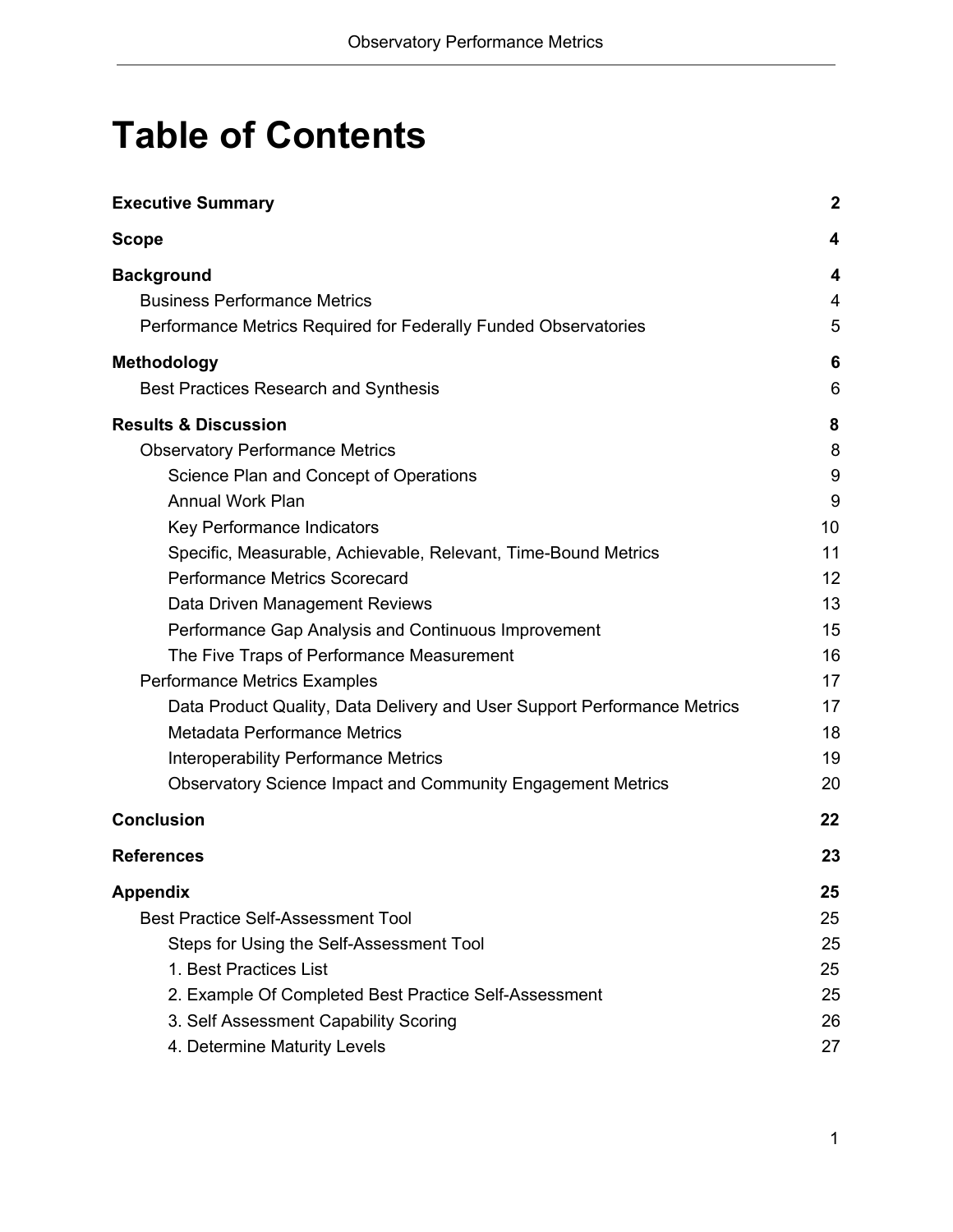## <span id="page-2-0"></span>**Executive Summary**

The focus of this paper is effective performance metrics development and how these metrics can improve management success. As best practices implementation objectives are defined, performance metrics can be developed to manage and measure progress toward best practice implementation. Performance metrics are developed within a hierarchy of observatory strategic long term and short term goals. This paper also provides example metrics for four observatory topic areas as a means to stimulate discussion of how metrics can be utilized in real-life scenarios.

Observatory performance metrics are developed, applied, managed and maintained within the context of overall observatory's mission, goals, objectives and capabilities. Generally, for an observatory these are described in the Science Plan, Concept of Operations Plan (ConOps), and Annual Work Plan (AWP). A typical tool to use for a performance metric is the Key Performance Indicator (KPI) that describes a measurable indicator that demonstrates how effectively a company is achieving key business objectives. In other words, the goal of performance KPIs and their associated metrics is to provide measurable indicators of success. There will always be a need to revisit performance measure design to ensure alignment with the observatory's mission, goals and objectives.

In order to assess the state of the industry in terms of performance metrics, literature review research was conducted and effective performance metrics developed and managed within a hierarchy of business management practices were reviewed. Each of these best practices are discussed in detail, accompanied by context and literature references in the remainder of the white paper. Additionally, these best practices have been organized into a best practice Self-Assessment Tool that enables an existing or new organization to assess their current data identification, citation and tracking capabilities and maturity level (See Appendix).

Best practices described in this white paper are based on an extensive survey of existing observatory best practices. They represent an idealized world of achievable best practices, which are recognized to be challenging to implement. Each observatory has its own priorities and available resources, as such, the best practices described are aspirational. This best practice white paper objective is to provide a simplified, easy to understand and apply guide for self-assessment and planning. It does not represent a guide for technical assessments or implementation.

#### **BP 1: Develop and maintain a Science Plan and ConOps strategic plan.**

The Science Plan and ConOps strategic plan documents define the observatory mission, goals, objectives, and enabling capabilities. These provide important, foundational documents for the development of performance metrics as they provide sources of information for defining these indicators and metrics.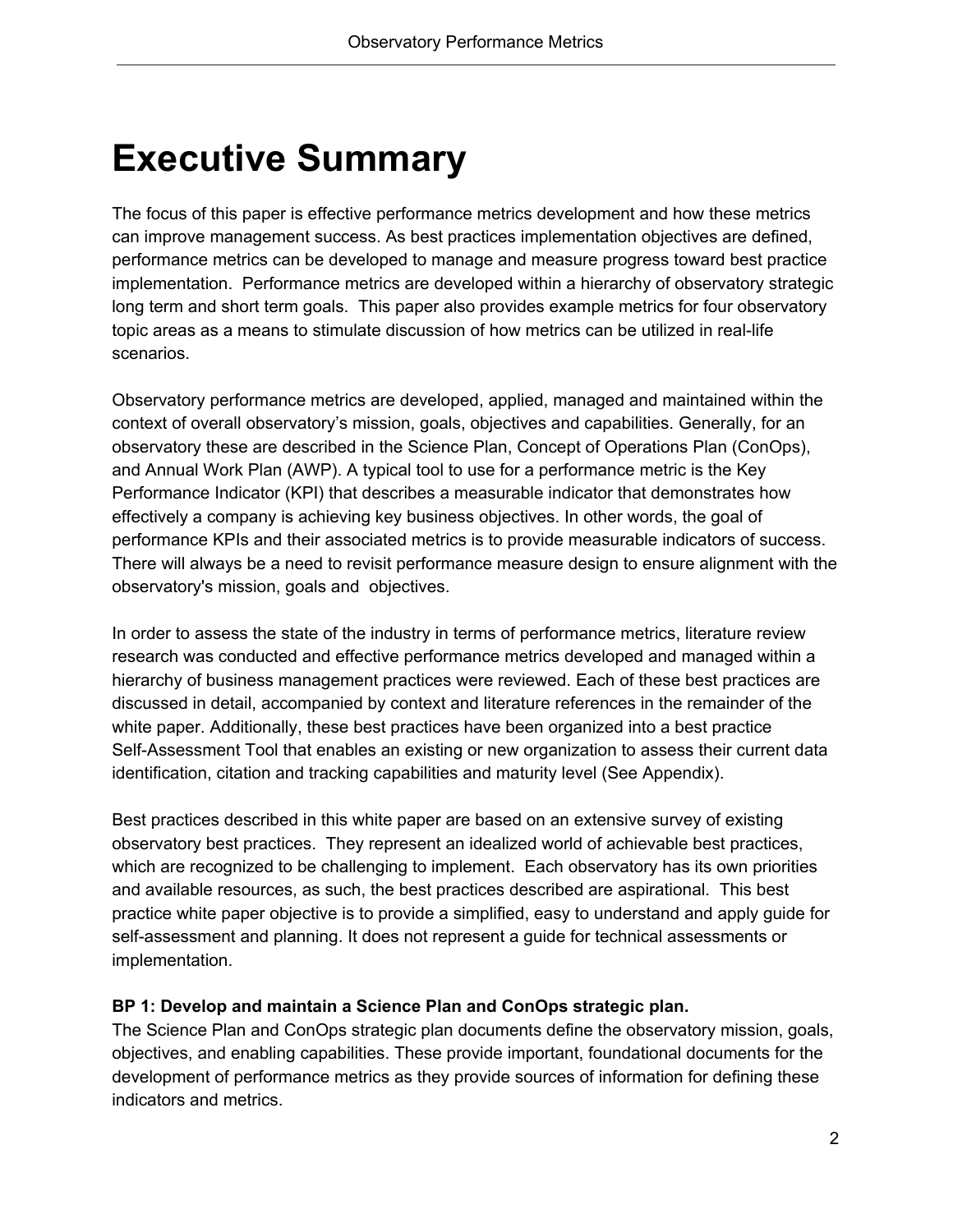#### **BP 2: Develop and maintain 1 year Annual Work Plan (AWP).**

The AWP describes what the observatory expects to accomplish in the coming fiscal year. The AWP should include a series of high level performance goals (clear and agreed upon goals and objectives, performance metrics and, where appropriate, performance targets) for the coming year. The goals should include both scientific and operational issues.

#### **BP 3: Develop and maintain Key Performance Indicators (KPIs).**

A Key Performance Indicator (KPI) describes a measurable indicator that demonstrates how effectively a company is achieving key business objectives. Organizations use KPIs to evaluate and report their progress and success of reaching key objectives. When designing KPIs it is important to clarify the audience, describe its relevance to observatory goals and objectives, determine the number, grouping, and level of KPIs to report, and reference similar industry standards and benchmarking to peer groups.

#### **BP 4: Develop and maintain Performance Metrics that are Specific, Measurable, Achievable, Relevant, Time-Bound (SMART).**

A performance metric is a measurement value within a KPI that tracks performance and progress. Useful metrics have two qualities, (1) they are persistent, showing that the outcome of an action at one time will be similar to a later time; and (2) they are predictive, demonstrating a causal relationship between the action and the outcome.

#### **BP 5: Develop, maintain, and distribute a Performance Metrics Scorecard.**

Performance scorecards provide a dashboard of KPI topics and their associated performance metrics. The scorecard's objective is to quickly convey performance targets and actual results to enable effective assessments of current performance, and identify areas requiring management attention. Multiple scorecards may be needed depending on the complexity of the KPIs.

#### **BP 6: Perform data-driven management reviews using KPIs and performance metrics.**

Data-driven performance reviews are regularly scheduled, structured meetings used by organizational leaders and managers to review and analyze data on progress toward key performance goals and other management-improvement priorities. They are used to target areas where leaders want to achieve performance improvements. There is a growing body of evidence that well-run data driven management reviews lead to improved organizational performance.

#### **BP 7: Perform performance gap analysis and continuous process improvement.**

Continuous process improvement is required to ensure performance objectives and their associated measurements remain true. Gap analysis provides management with data driven information to respond with targeted corrective actions. Frequent data driven management reviews using performance scorecards provides a forum to discuss the gaps between performance targets and current actual results. Performance targets, current results and gap analysis provide information for areas of potential improvement.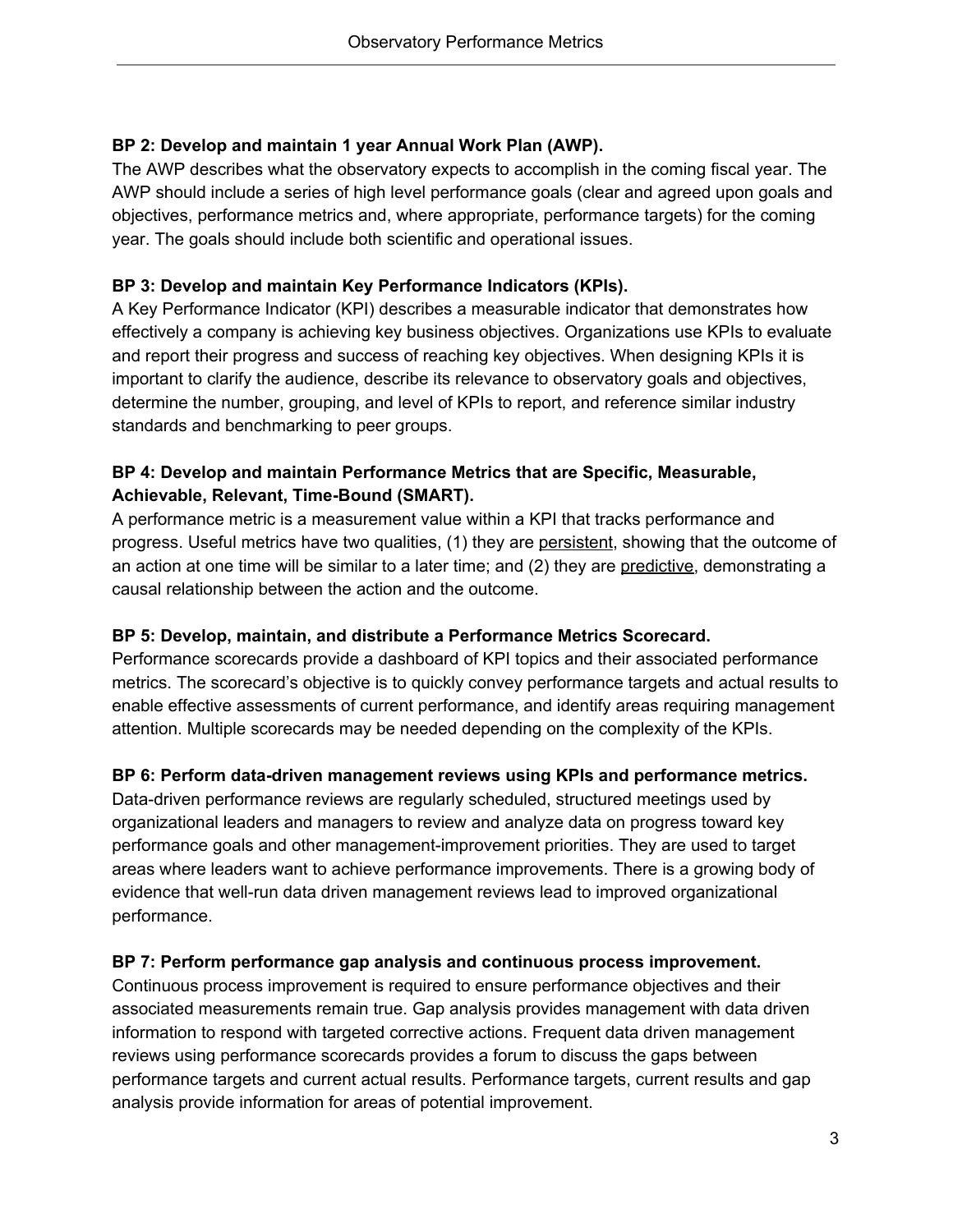## <span id="page-4-0"></span>**Scope**

This white paper on Marine Observatory Performance Metrics examines the current trends and drivers for performance metrics, identifies current industry best practices, provides best practices and a self-assessment tool.

The observatory performance metrics best practices discussed in this paper focus primarily on the methodology and structure of developing and maintaining effective performance metrics. In addition to these performance metrics best practices, specific examples of observatory performance metrics are provided. These examples are not intended to be a comprehensive list of best practices metrics, rather to stimulate ideas for observatory managers as their own metrics are defined.

These best practices have been organized into a best practice Self-Assessment Tool that enables an existing or new organization to assess their current observatory performance metrics capabilities and maturity level. This tool can also be used to identify steps to achieve the next aspirational level (See Appendix).

## <span id="page-4-1"></span>**Background**

## <span id="page-4-2"></span>Business Performance Metrics

Effective performance metrics are developed and managed within a hierarchy of business management practices. A brief summary of how performance metrics fit into these practices is provided for context.

In general, business management plans and performance measurement systems include:

- 3-5 year strategic plan describing long term goals
- 1 year tactical plan describing short term objectives, which include:
	- Key Performance Indicators (KPIs)
		- Performance Metrics
		- Performance Scorecard Reports

A Key Performance Indicator  $(KPI)^1$  describes a measurable indicator that demonstrates how effectively a company is achieving key business objectives. Organizations use KPIs to evaluate and report their progress and success of reaching these key objectives.

A performance metric<sup>2</sup> is a measurement value within a KPI that tracks performance and progress.

<sup>1</sup> <https://www.klipfolio.com/blog/kpi-metric-measure>

<sup>2</sup> <https://www.klipfolio.com/blog/kpi-metric-measure>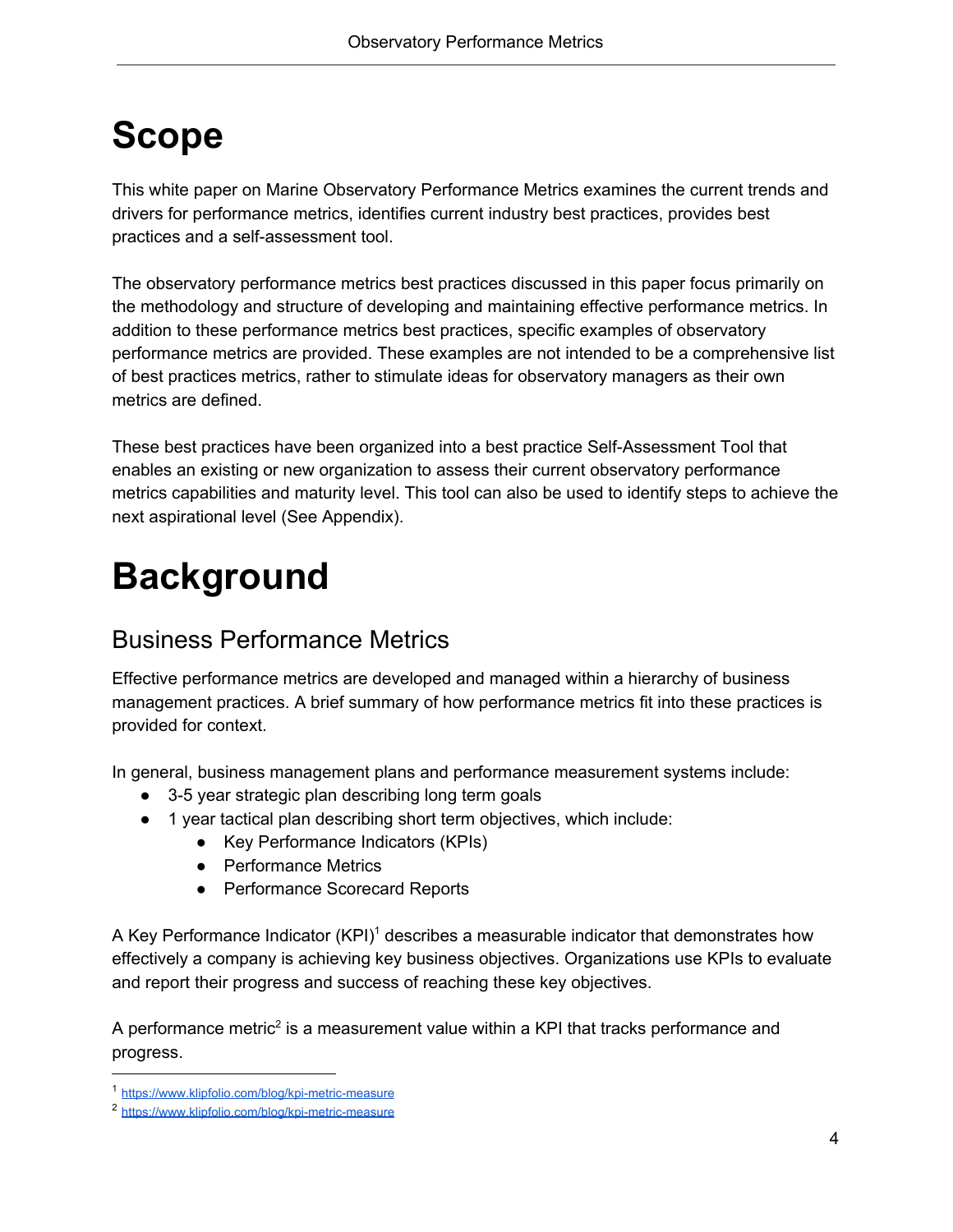A performance scorecard (Robert and Norton 1992) primarily refers to a performance management report used by a management team to evaluate and manage the implementation of a strategy or operational activities. It is a set of performance metrics that provides a broad but comprehensive view of the business objectives and associated status, with the assumption that no single metric can provide a clear indication of overall performance target success.

Examples of typical types of Business Performance KPIs and Metrics<sup>3</sup> include:

- Efficiency Indicators
- Effectiveness Indicators
- Capacity Indicators
- Productivity Indicators
- Quality Indicators
- Profitability Indicators
- Competitiveness Indicators
- Value Indicators

<span id="page-5-0"></span>These performance management practices can also be applied to observatory management.

## Performance Metrics Required for Federally Funded **Observatories**

Observatory performance metrics are required for federally funded programs. Federal agencies are required to develop a strategic plan, establish annual performance goals, and report on the progress made toward achieving those goals on a regular basis.

The Government Performance and Results Act of 1993 (GPRA) requires agencies to engage in performance management tasks such as setting goals, measuring results, and reporting their progress (103rd Congressional Record 1993). In order to comply with GPRA, agencies produce strategic plans, performance plans, and conduct gap analyses of projects.

The GPRA Modernization Act of 2010 took the existing requirements of the 1993 Act and developed a more efficient and modern system for government agencies to report their progress. The new law revises agency annual performance planning requirements under GPRA by requiring a link between the performance goals in the annual plan with the goals in their strategic plans (Kamensky 2011). Furthermore, the GPRA Modernization Act requires the plans to describe the strategies and resources agencies will use, and requires the plans to cover a 2-year, rather than a 1-year period.

<sup>3</sup> <https://www.heflo.com/blog/business-management/process-performance-metrics/>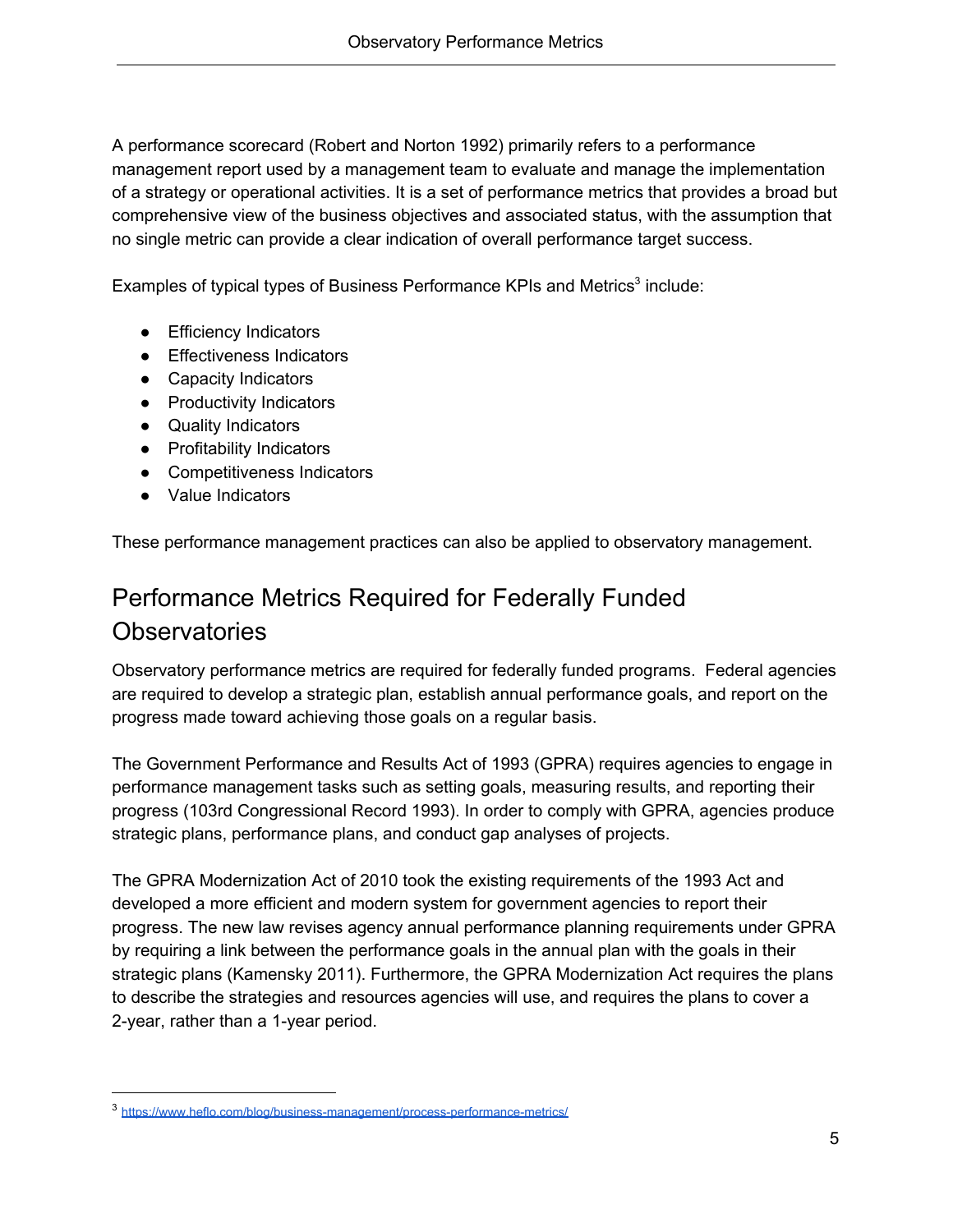In line with these federal mandates, the National Science Foundation (NSF) requires observatory performance metrics of its funded programs and facilities. Specifically, the NSF requires a set of performance goals and metrics be provided to sufficiently establish that the facility is operating successfully. Performance against these metrics are reported periodically as required by the program. (NSF 2018).

## <span id="page-6-0"></span>**Methodology**

This white paper is one of four in a series of best practice white papers. The other best practices white papers are: Data Identification, Citation and Tracking, Data Product Quality, and Community Engagement. Similar methodology was used in each of these best practices white papers.

## <span id="page-6-1"></span>Best Practices Research and Synthesis

Observatory Performance Metrics best practices identification, research and synthesis was an iterative building process. As best practices were identified, they were researched, refined and validated using extensive literature reviews. Once this was completed, the best practices and best practice self-assessment tools were validated through interviews with staff from three relatively mature observatories. Due to the sensitive nature of research findings, the organizations examined during research are not identified. Literature review references are included.

Our authors focused on the following research objectives while conducting secondary research:

- Determine drivers for observatory performance metrics
- Determine high-level requirements for observatory performance metrics
- Determine the current state of industry capabilities to meet drivers

Information was synthesized from this research to identify and define best practices. As needed, secondary research was revisited to refine, test, and validate best practices. The goal of this research was to provide a high level overview of the current state of the industry in implementing these best practices. This research is not meant to be a detailed technical assessment.

As best practices were identified and defined, a self-assessment tool was developed. The best practice self-assessment tool was inspired by the Capability Maturity Model (CMM) developed by the Software Engineering Institute (SEI) at Carnegie Mellon University in 1986 (Paulk et al., 1993). The self-assessment tool creates a ranking of best practices (Figure 2), providing questions and a scoring methodology. The scoring methodology provides flexibility for best practice variations across organizations.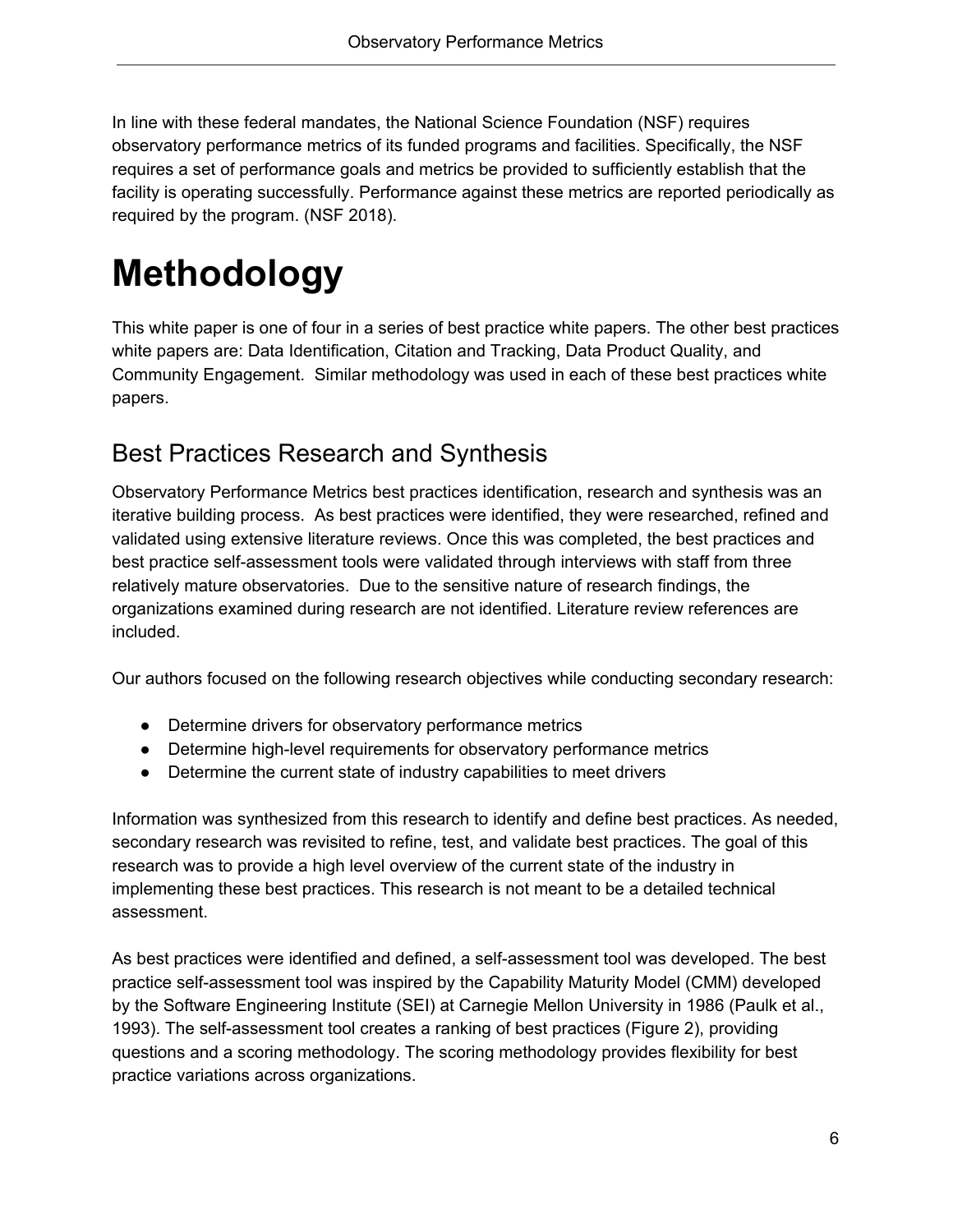The self-assessment tool is intended to provide a structure for internal assessment and to identify aspirational improvements that can be implemented to increase an observatory's maturity level (See Appendix). It also provides context based on current industry-wide best practice maturity levels. The tool ranking levels were validated through secondary and primary research.

Figure 1 displays one potential combination of capabilities, which result in a maturity level for a hypothetical observatory. Each observatory will have different combinations of capabilities, which aggregate to a certain maturity level. For example, one observatory may excel at whereas another may excel at providing a samplified capability scoring method to determine levels is described in the Appendix.



**Figure 1. Best Practice Self Assessment Tool Example**

## <span id="page-7-0"></span>**Results & Discussion**

## <span id="page-7-1"></span>Observatory Performance Metrics

Observatory performance metrics are developed and maintained within the context of an observatory's overall mission, goals, objectives and capabilities. Generally, for an observatory these are described in the Science Plan, Concept of Operations Plan (ConOps), and Annual Work Plan (AWP).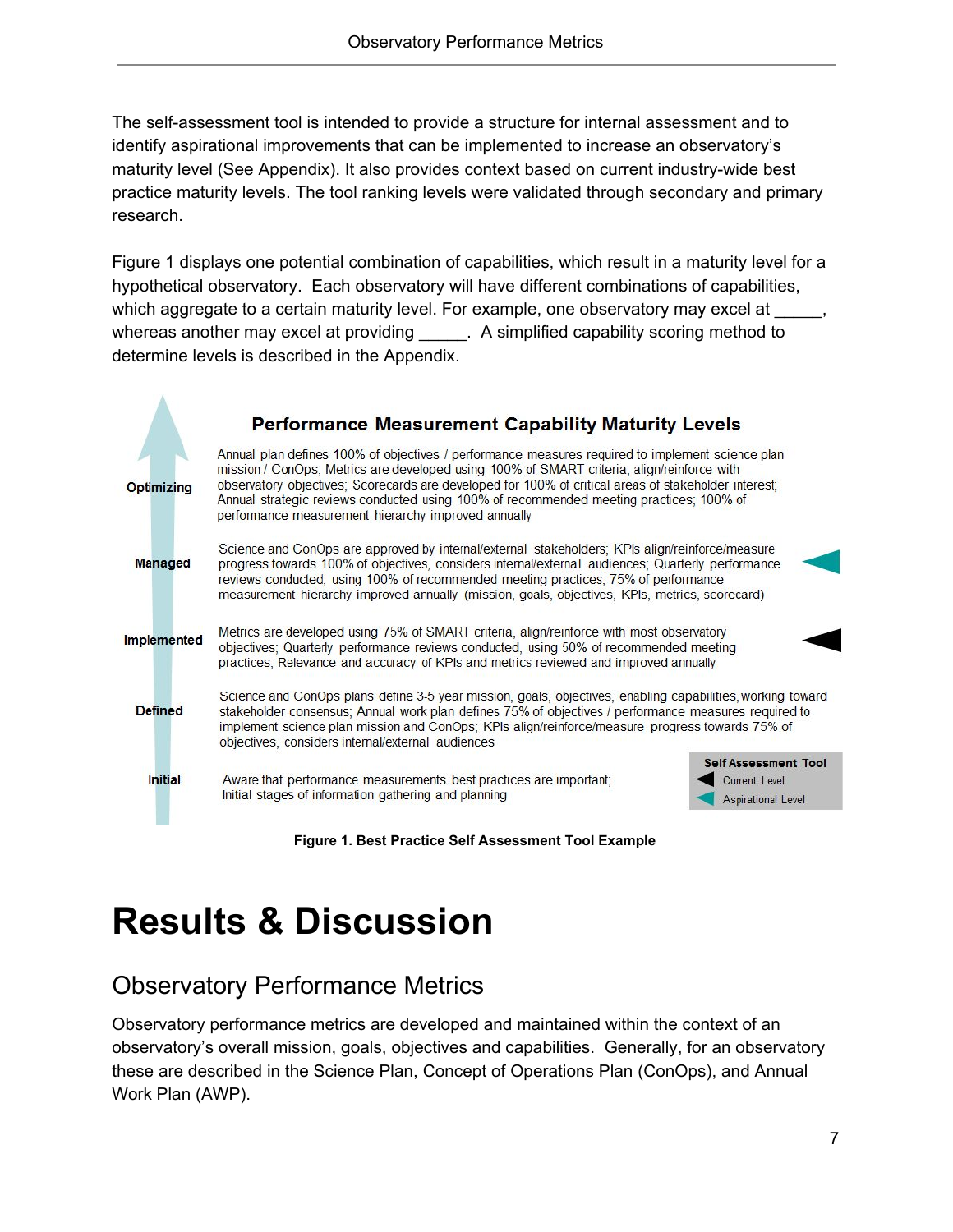Key performance indicators (KPIs) and supporting performance metrics are developed and maintained within the context provided by the Science Plan, ConOps and AWP. Performance scorecards are KPI and metrics reports that demonstrate progress toward observatory goals and objectives.

Data-driven management reviews use KPIs, performance metrics and performance scorecards to perform performance gap analysis and inform continuous process improvement.

Observatory performance metrics best practices address each of the topics described above:

- BP 1: Develop and maintain a Science Plan and ConOps strategic plan
- BP 2: Develop and maintain 1 year annual work plan
- BP 3: Develop and maintain Key Performance Indicators (KPIs)
- BP 4: Develop and maintain Performance Metrics that are Specific, Measurable, Achievable, Relevant, Time-Bound
- BP 5: Develop, maintain, and distribute a Performance Metrics Scorecard
- BP 6: Perform data-driven management reviews using KPIs and performance metrics
- BP 7: Perform performance gap analysis and continuous process improvement

Using these best practices to guide performance metrics development and utilizing the self-assessment tool provided, will help organizations focus on specific areas to measure their success. Implementing comprehensive business management practices, including the performance metrics described above, leverages a deep body of existing management knowledge and best practices to help observatory managers recognize opportunities for improvement and increased value to the users of their observatory information.

Observatory Performance Measurement Plans, which include KPIs and metrics, can be used to define and manage performance expectations and results. This plan should clearly align observatory objectives with performance KPIs and metrics that measure and track progress towards targeted results. Metrics may measure people, process, or technology aspects of an organization.

#### <span id="page-8-0"></span>Science Plan and Concept of Operations

Observatory mission, goals, objectives, and enabling capabilities are typically defined in the observatory's Science Plan and Concept of Operations Plan (CONOPS). These documents provide sources of information for defining KPIs and performance metrics.

Science Plans include the observatory's science mission, science goals, high level science requirements, and key aspects of design to deliver on science objectives. Other qualitative aspects of a science plan may include the ability to enable transformative science, the observatory's trustworthiness, inclusiveness and reliability in the eyes of its user community.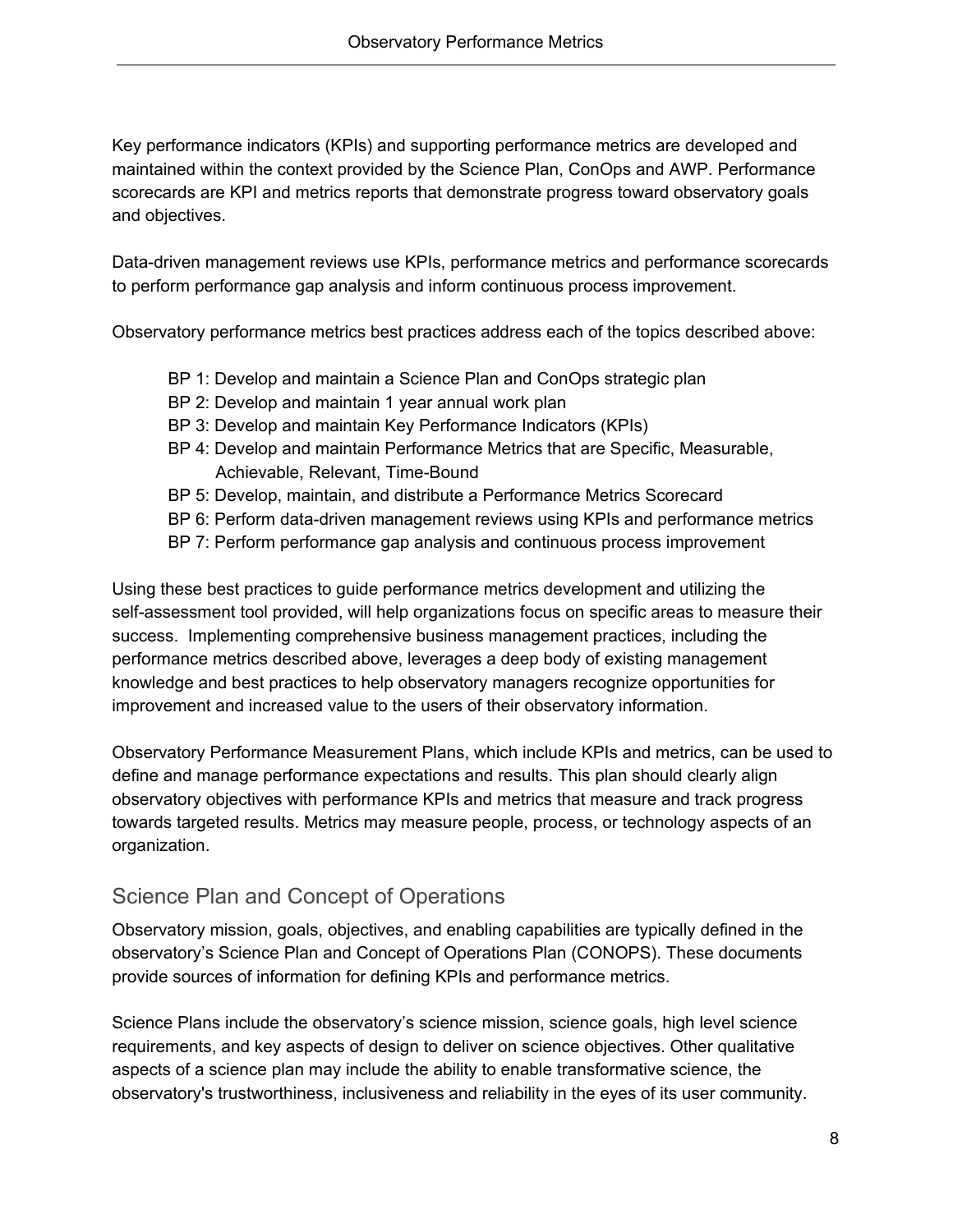Examples of science plans include: NEON's 2011 Science Strategy Plan - Enabling Continental-Scale Ecological Forecasting<sup>4</sup> and Ocean Network Canada's Strategic Plan -Understand the Ocean. Understand the Planet<sup>5</sup>.

In general, a CONOPS is developed for operational observatories and includes operational goals and objectives required to deliver on the observatory science plan. It offers clear methodology to realize the goals and objectives for the system, while not intending to be an implementation or transition plan. CONOPS documents can be developed in many different ways, but usually share the same properties.

CONOPS typically include the following:

- Statement of the goals and objectives of the system
- Strategies, tactics, policies, and constraints affecting the system
- Organizations, activities, and interactions among participants and stakeholders
- Clear statement of responsibilities and authorities delegated
- Specific operational processes for fielding the system
- Processes for initiating, developing, maintaining, and retiring the system

### *BP 1: Develop and maintain a Science Plan and a ConOps strategic plan*

#### <span id="page-9-0"></span>Annual Work Plan

The Annual Work Plan (AWP) describes what the observatory expects to accomplish in the coming fiscal year. The AWP should include a series of high level performance goals (clear and agreed upon goals and objectives, performance metrics and, where appropriate, performance targets) for the coming year. The goals should include both scientific and operations issues. The goals and metrics will naturally vary from observatory to observatory. The NSF Program Officer will review the AWP goals to ensure they are aligned with the long-term scientific objectives of the facility (NSF 2018).

Goals are general guidelines that explain what you want to achieve in your community. Objectives define strategies or implementation steps to attain the identified goals. Unlike goals, objectives are specific, measurable, and have a defined completion date $6$ .

The AWP concept applies to all observatories, regardless of funding agency. The one year plan is guided by the observatory's Science Plan and Concept of Operations Plan in that converts the long term goals from those documents into actionable one year objectives. In addition to defining these objectives, the plan measures implementation success using key performance indicators and performance metrics.

<sup>4</sup> [https://www.neonscience.org/sites/default/files/basic-page-files/NEON\\_Strategy\\_2011u2\\_0.pdf](https://www.neonscience.org/sites/default/files/basic-page-files/NEON_Strategy_2011u2_0.pdf)

<sup>5</sup> [https://www.ocenanetworks.ca/sites/default/files/pdf/ONC\\_Strategic\\_Plan\\_2013-2018.pdf](https://www.oceannetworks.ca/sites/default/files/pdf/ONC_Strategic_Plan_2013-2018.pdf)

<sup>6</sup> [https://www.michigan.gov/documents/8-pub207\\_60743\\_7.pdf](https://www.michigan.gov/documents/8-pub207_60743_7.pdf)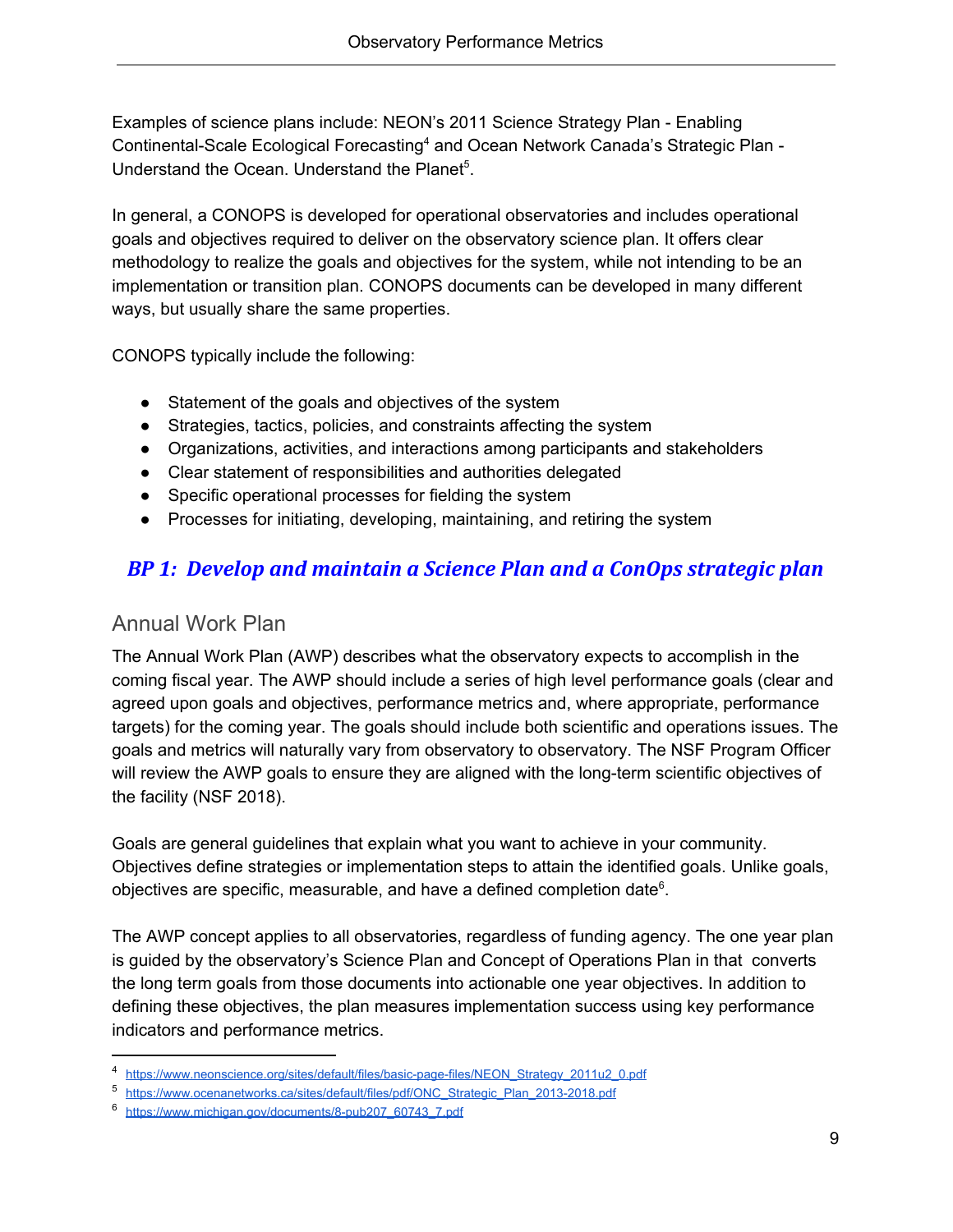### *BP 2: Develop and maintain 1 year annual work plan*

#### <span id="page-10-0"></span>Key Performance Indicators

A Key Performance Indicator  $(KPI)^7$  describes a measurable indicator that demonstrates how effectively a company is achieving key business objectives. Organizations use KPIs to evaluate and report their progress and success in reaching key objectives. Similarly, KPIs, both financial and nonfinancial, are an important component of the information needed to demonstrate an observatory's progress towards its stated goals and objectives.

In determining what information KPIs should report, KPI designers should bear in mind the audience who will use the KPIs. This includes reviewers of the observatory's performance, including: funding agencies, external panels, and internal management. It also includes operational staff who can influence and impact the target results outcomes being measured. KPIs provide information necessary for an understanding of the performance of the observatory (PriceWaterhouseCoopers 2007).

KPI design is unique to each observatory, as such a statement describing the intent of the KPI and its relevance to observatory goals and objectives is needed to clarify its purpose. Other design considerations include: Audience and distribution, how many KPIs, grouping of KPIs into scorecard report, level of KPI (e.g., by function, operation or process area), time period reported, referencing similar industry standards, benchmarking to peer groups, and proposed sources of measurement data (PriceWaterhouseCoopers 2007).

There are many types of KPIs to consider  $8$ :

- Process KPIs measures the efficiency or productivity of a business process
- Input KPIs measures assets and resources invested in order to generate results
- Output KPIs measures the financial and nonfinancial results of activities
- Leading KPIs measures activities that have a significant effect on future performance. These inform performance of outcome measures, being a predictor of success or failure
- Lagging KPI measures success or failure after an event, includes most financial measures
- Outcome KPI measure results in terms of generated benefits, as a quantification of performance
- Qualitative KPI measures descriptive characteristics, an opinion, a property or trait, includes customer satisfaction
- Quantitative KPI measures a quantifiable characteristic by counting, adding, averaging numbers. This is most common in performance measurement.

<sup>7</sup> <https://www.klipfolio.com/blog/kpi-metric-measure>

<sup>8</sup> <https://www.slideshare.net/gallasbrows/qualitative-kpi>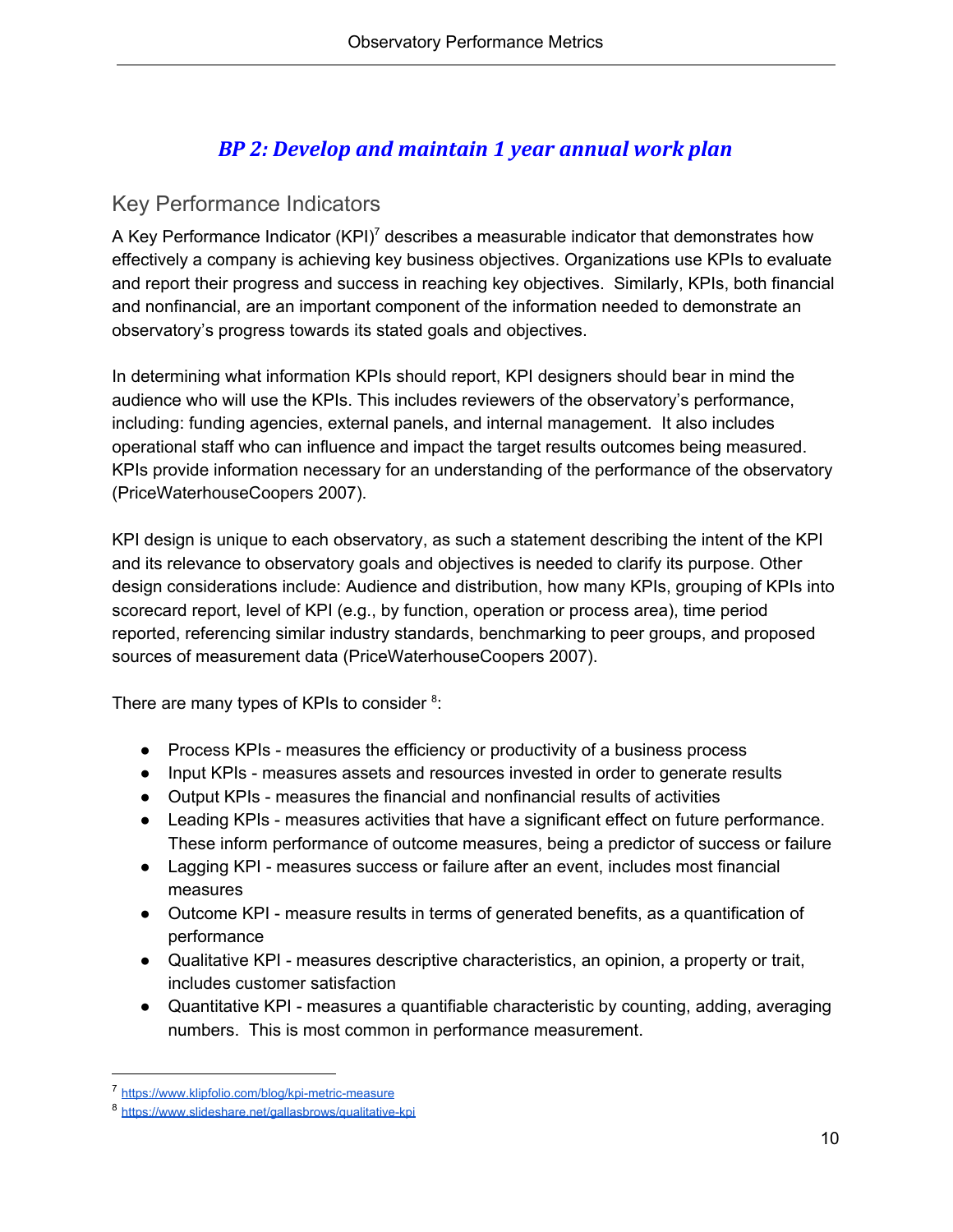### *BP 3: Develop and maintain Key Performance Indicators (KPIs*)

#### <span id="page-11-0"></span>Specific, Measurable, Achievable, Relevant, Time-Bound Metrics

A performance metric $9$  is a measurement value within a KPI that tracks performance and progress. The difference between KPIs and metrics, simply stated, is that a KPI describes the performance measure and a metric is the number within a KPI that provides a quantifiable value.

Defining KPI metrics that measure and reinforce progress toward the intended objective is difficult. A common consideration when developing performance measures is "what gets measured gets done." A well intentioned metric can have unintentional or unwanted changes to the process or activity be measured.

Useful metrics have two qualities, (1) they are persistent, showing that the outcome of an action at one time will be similar to the outcome of the same action at a later time; and (2) they are predictive, demonstrating a causal relationship between the action and the outcome being measured. Metrics development requires understanding linkages between the cause and effect to assess presumed drivers of the objective. The goal is to make the link between objectives and metrics such that employees can control or influence results through their efforts. Finally, metrics must be regularly evaluated to link activities with the governing objective. The drivers of value change over time, and so must metrics<sup>10</sup>.

Even with abundant data and metrics, insights can be exceptionally tough to come by. Insights here are defined as actionable, data-driven findings that identify future value potential. Developing metrics that lead to insights requires people with deep domain knowledge. Even then, metrics that lead to insights are hard to build<sup>11</sup>.

An industry best practice is to develop Specific, Measurable, Achievable, Relevant, Time-Bound  $(SMART)$  metrics<sup>12</sup>:

- Specific: Specific metrics are clear and well-defined. Both the grantee and the grantor know what is expected, and the grantor can monitor and assess actual performance against the metrics.
- Measurable: Progress toward metrics is monitored while work is underway. A measurable metric, tracked by the nonprofit, shows when work has been done and when a metric is achieved.

<sup>9</sup> <https://www.klipfolio.com/blog/kpi-metric-measure>

<sup>10</sup> <https://hbr.org/2012/10/how-to-pick-the-right-metrics>

<sup>11</sup> <https://hbr.org/2012/09/metrics-are-easy-insights-are-hard>

<sup>12</sup> <https://www.cisco.com/c/en/us/about/csr/community/nonprofits/smart-metrics-for-nonprofits.html>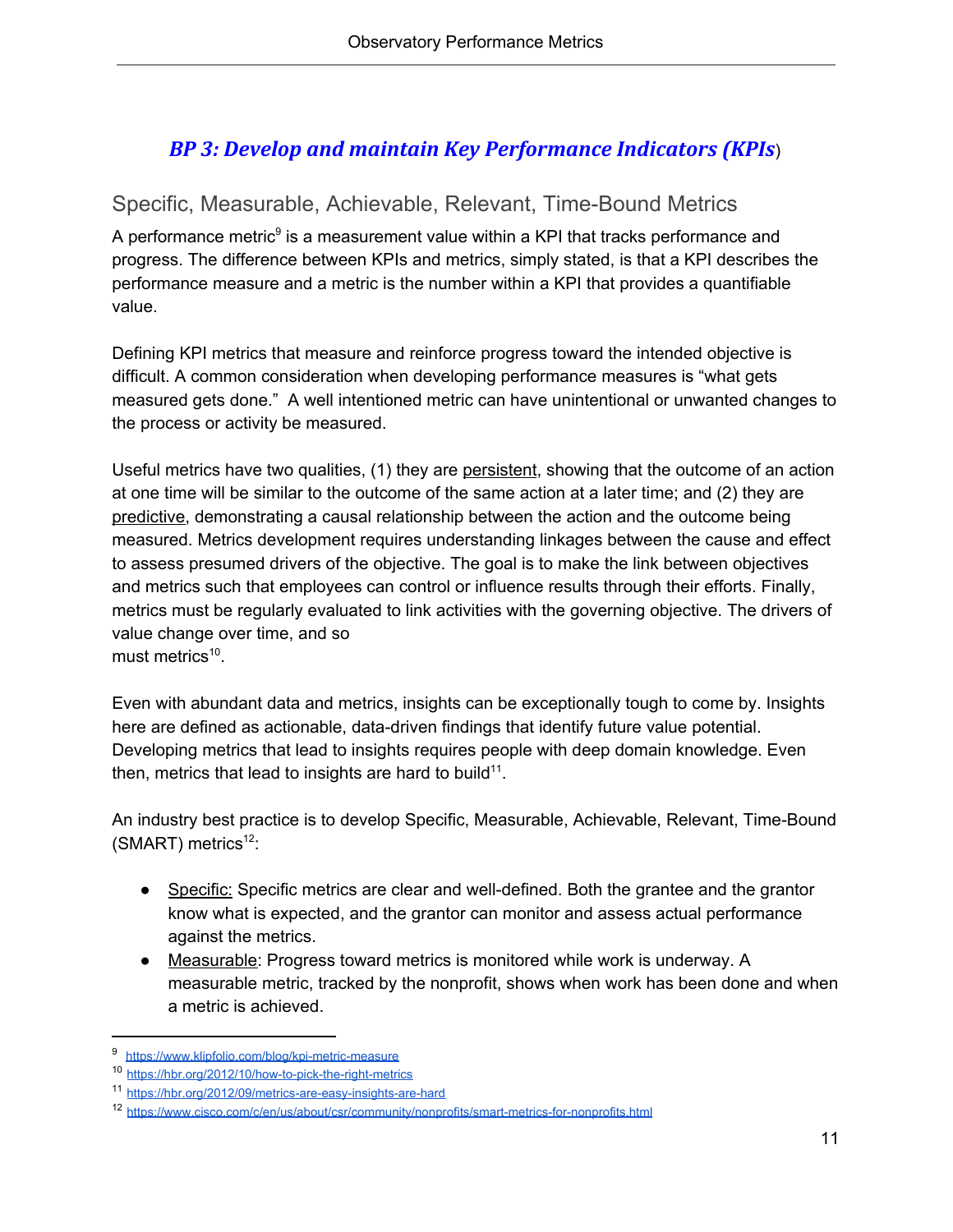- Achievable: Achievable metrics ensure that everything is in place to meet the metric. If the grantee does not reach its goals, it needs to be able to explain why.
- Realistic: Metrics should be realistic. A metric may have a dependency, such as particular skills, access to resources (computers, tools, etc.), or access to key people and management support. Realistic metrics take these dependencies into account.
- Timely: Descriptions of metrics should include timelines, showing what is required, when. This may include details of delivery, stating (if relevant) where metrics are to be completed. Giving a timeline adds an appropriate sense of urgency and ensures that the metrics do not extend over an unreasonably long period.

## *BP 4: Develop and maintain Performance Metrics that are Specific, Measurable, Achievable, Relevant, Time-Bound*

### <span id="page-12-0"></span>Performance Metrics Scorecard

Performance scorecards provide a dashboard of key performance indicator (KPI) topics and their associated performance metrics. The scorecard's objective is to quickly convey performance targets and actual results to enable effective assessments of current performance, and identify areas requiring management attention. Multiple scorecards may be needed depending on the complexity of the KPIs.

A performance scorecard primarily refers to a performance management report used by a management team to evaluate and manage the implementation of a strategy or operational activities (Kaplan and Norton 1992). It is a set of performance metrics that provides a broad but comprehensive view of the business objectives and associated status, with the assumption that no single metric can provide a clear indication of overall performance target success.

An individual performance metric doesn't mean a lot. It is how all the metrics work together to measure how well you are addressing your objectives. The concept of a performance metric scorecard weaves together these metrics to provide a single look at the performance of an organization.

Defining performance targets and measuring what you accomplish helps you describe what you do for a variety of audiences including: NSF, panelists reviewing your renewal, the public, congress, and the Office of Management and Budget<sup>13</sup>

Performance metrics scorecards convey performance results from a predefined prior time period. The scorecard also includes performance trend information over a longer pre-defined period, which provides context since one performance period may be a short-term anomaly.

13

[https://science.nrao.edu/science/meetings/2013-nsf-large-facility-operations-workshop/documents/ONeil.Performance%20Measure](https://science.nrao.edu/science/meetings/2013-nsf-large-facility-operations-workshop/documents/ONeil.Performance%20MeasurementMRF-Facilities.pdf) [mentMRF-Facilities.pdf](https://science.nrao.edu/science/meetings/2013-nsf-large-facility-operations-workshop/documents/ONeil.Performance%20MeasurementMRF-Facilities.pdf)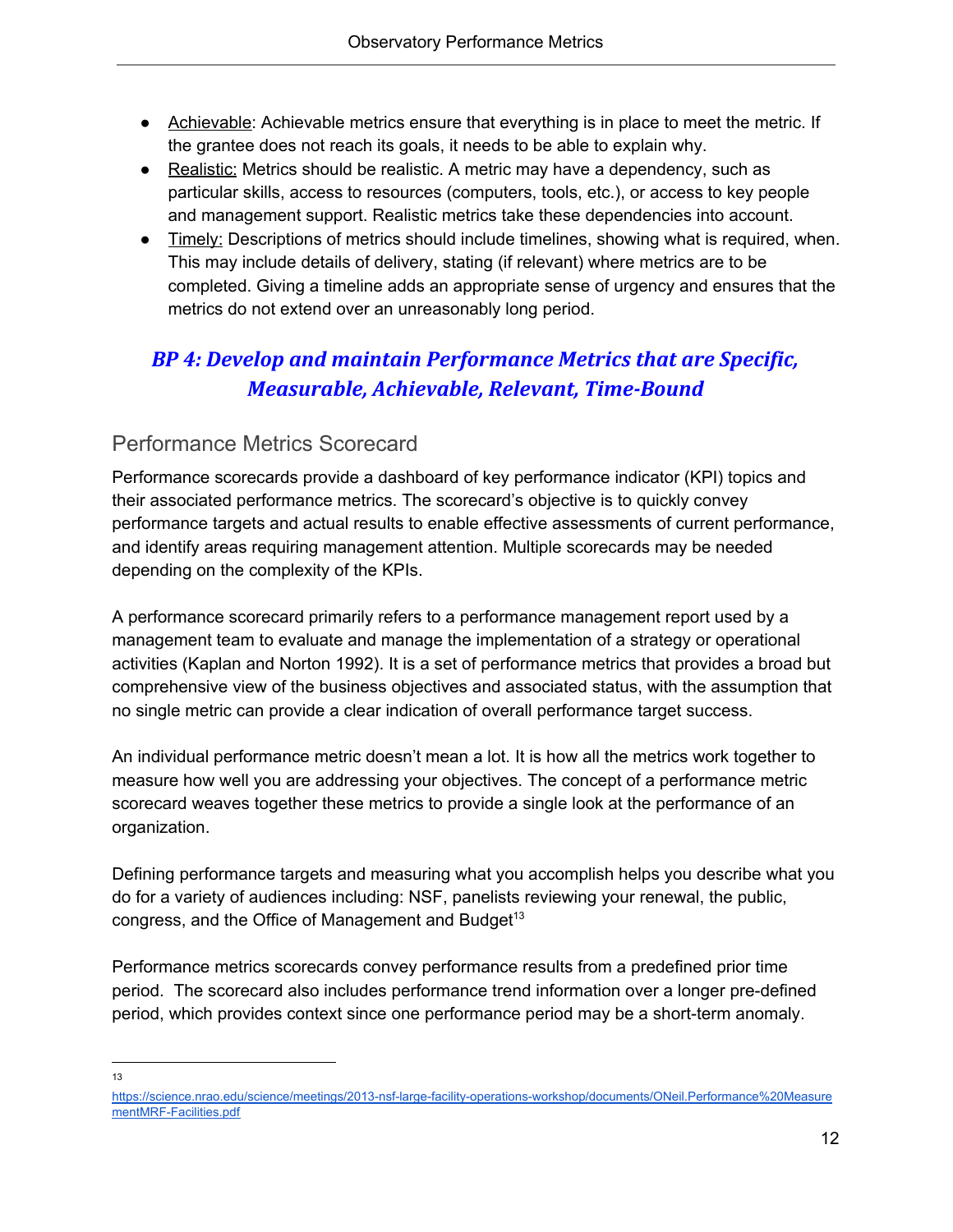Effectively communicating performance metric results requires thoughtful scorecard development, to ensure that they quickly highlight areas of progress and areas requiring further attention. Revisiting scorecard design periodically ensures continuing alignment with the observatory's objectives. Appropriate distribution of scorecards requires defining the relevant audience for each type of scorecard.

#### *BP 5: Develop, maintain, and distribute Performance Metrics Scorecard*

### <span id="page-13-0"></span>Data Driven Management Reviews

Data-driven performance reviews are regularly scheduled, structured meetings used by organizational leaders and managers to review and analyze data on progress toward key performance goals and other management-improvement priorities. They are used to target areas where leaders want to achieve performance improvements. In addition, reviews should also encourage open dialog which seeks to understand the less clear, qualitative signals and emerging trends. Strategic annual reviews and quarterly goal / priority review meetings are typical meeting frequencies. There is a growing body of evidence that well-run data driven management reviews lead to improved organizational performance (CDC 2017).

From a management perspective, making decisions based on data is critical. Yet it is often difficult to adopt a data-informed culture. In every organization, there are teams and employees who embrace this transition, and those who undermine it. To convert your biggest data skeptics, the first step is to understand the psychology of their resistance. For more information on creating a data-informed culture please see the following resources:

- <https://hbr.org/2014/05/whos-afraid-of-data-driven-management>
- <https://hbr.org/2019/02/companies-are-failing-in-their-efforts-to-become-data-driven>
- <https://hbr.org/2014/05/an-introduction-to-data-driven-decisions-for-managers-who-dont-like-math>

Data driven reviews are also reinforced by the GPRA Modernization Act of 2010 (GPRAMA) and related guidance from the Office of Management and Budget (OMB) direct federal agencies to regularly conduct two different types of performance reviews, annual strategic reviews and quarterly performance reviews where agency leaders and managers assess performance information to determine progress toward meeting goals and objectives, and to update their strategic and performance plans.

Annual strategic review practices federal agencies use to conduct effective reviews include:

- Establish a process for conducting strategic reviews.
- Clarify and clearly define measurable outcomes for each strategic objective.
- Review the strategies and other factors that influence outcomes, and determine which are most important.
- Identify and include key stakeholders in the review.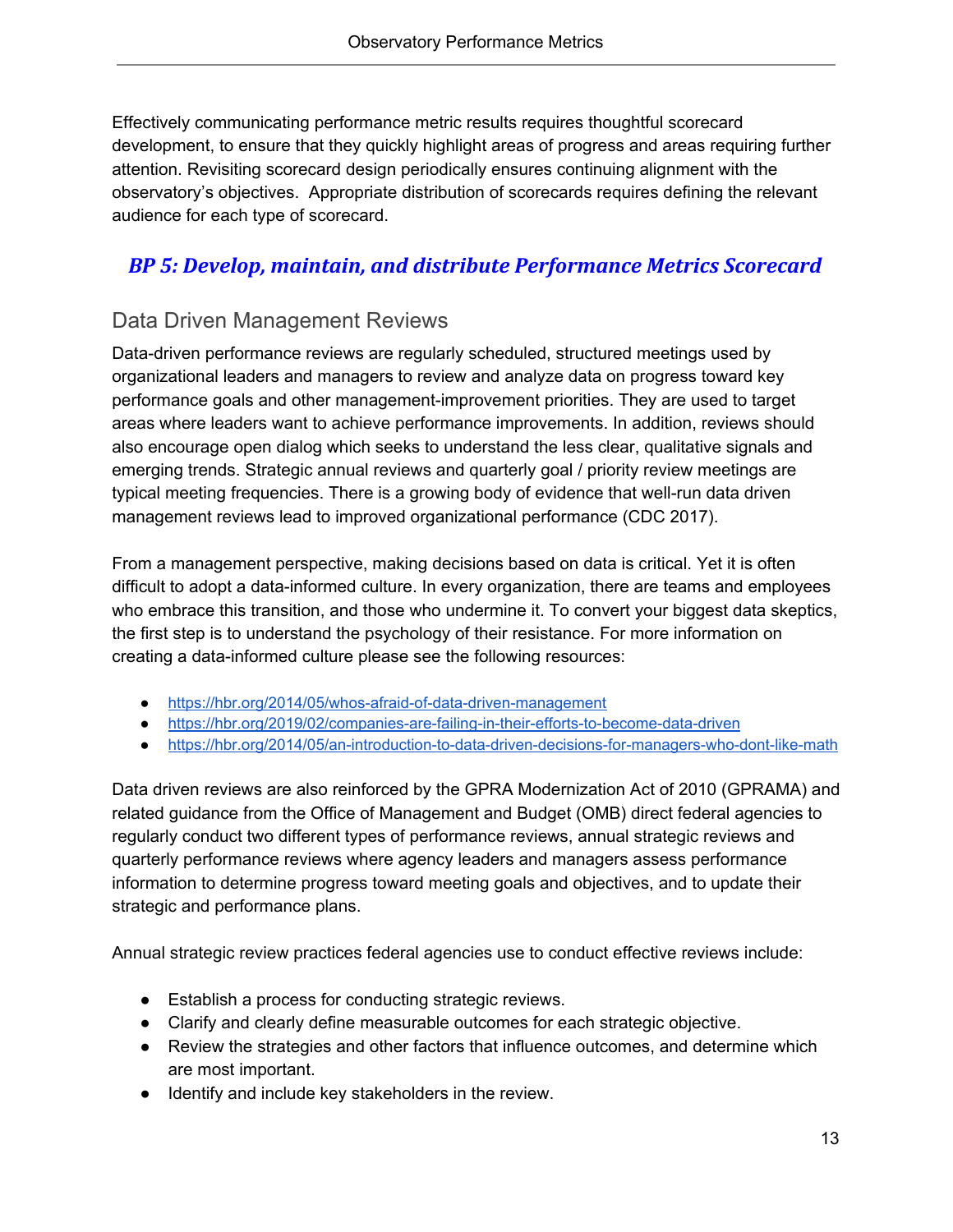- Identify and assess evidence related to achieving strategic objectives.
- Assess the effectiveness of achieving strategic objectives and identify actions needed to improve their implementation and impact.
- Develop a process to monitor progress on needed actions.

Quarterly performance data-driven reviews are also reinforced by the GPRAMA, which requires that agency leaders, at least once a quarter, must review and analyze data on progress toward their priority goals. These reviews should examine the progress over the most recent quarter, overall trends, the likelihood of meeting the planned level of performance and, if necessary, strategies to improve performance.

Quarterly data-driven performance review practices federal agencies use to conduct effective reviews include<sup>14</sup>:

- Leaders should use data-driven reviews to drive performance improvement.
- Key players should attend reviews to facilitate problem solving.
- Ensure alignment between agency goals, program activities, and resources.
- Hold managers accountable for diagnosing performance problems and identifying strategies for improvement.
- Ensure that the agency has the capacity to collect accurate, useful, and timely performance data.
- Ensure that agency staff has the skills to analyze and clearly communicate complex data for decision making.
- Enable meaningful performance discussions through rigorous preparation.
- Conduct reviews regularly and frequently.
- Ensure that participants engage in rigorous and sustained follow-up on issues identified during reviews.

Common factors negatively impacting management review success include (Behn 2008):

- No clear purpose defined.
- No one has specific responsibilities.
- Review meetings are held irregularly, infrequently or randomly.
- No one person is authorized to run meetings.
- No dedicated analytic staff.
- No follow-up.
- No balance between accountability and support.

Well designed KPIs and performance metrics enable effective data-driven management reviews by focusing on pre-defined measures of success. Management reviews provide an opportunity

<sup>14</sup> [https://www.gao.gov/key\\_issues/data-driven\\_decision\\_making/issue\\_summary](https://www.gao.gov/key_issues/data-driven_decision_making/issue_summary)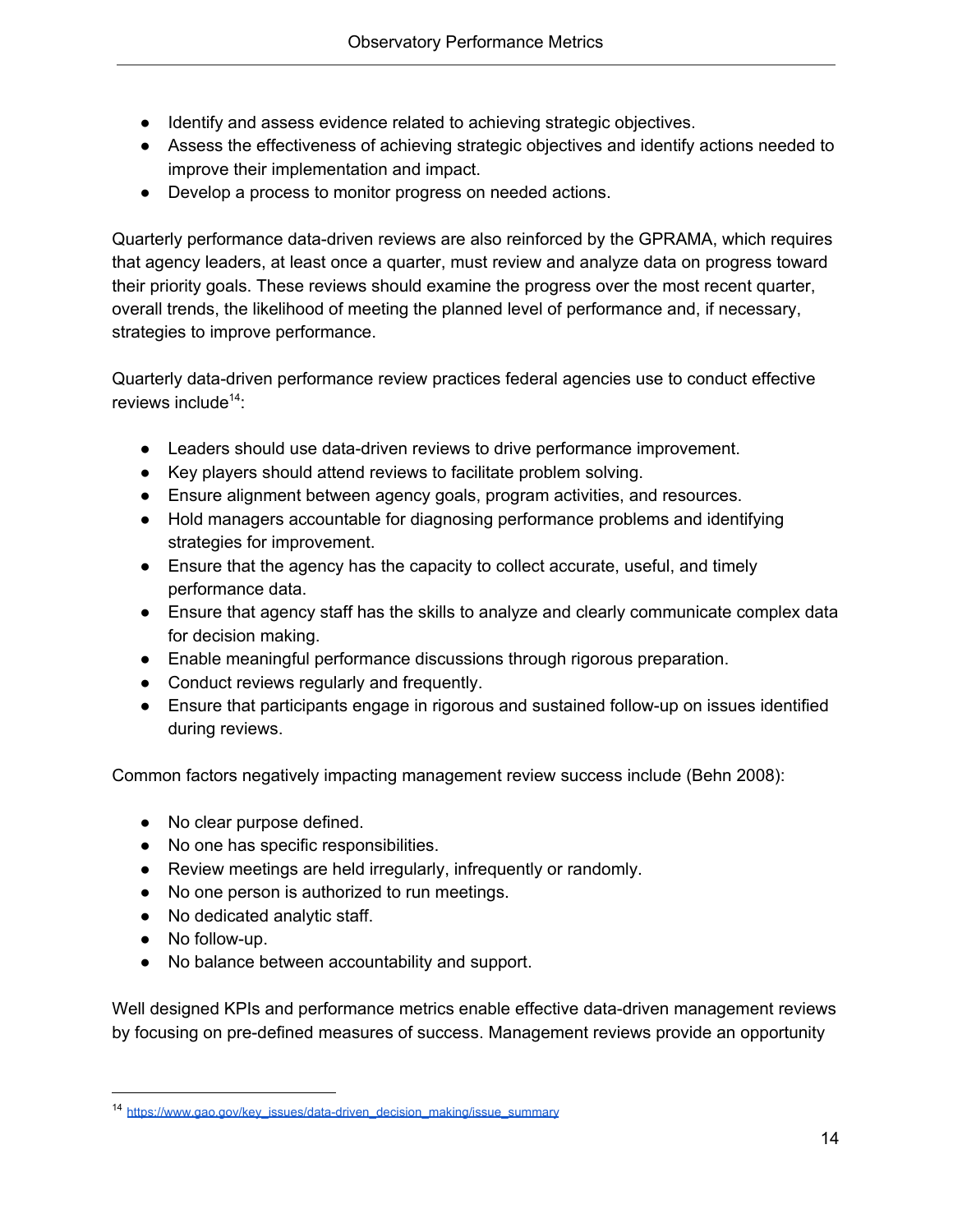to adjust and improve on performance measures within the context of strategic mission goals and annual objectives.

### *BP 6: Perform data-driven management reviews using KPIs and performance metrics*

#### <span id="page-15-0"></span>Performance Gap Analysis and Continuous Improvement

Many factors influence an organization's ability to effectively achieve performance targets. External factors such as budget constraints, technology improvements, weather related equipment loses, and evolving science research needs create a dynamic environment which impact an organization's ability to achieve performance targets.

Much of observatory science, and big data in particular are evolving quickly. KPIs can quickly become outdated if they miss new methods. In addition, observatory users can have very different tolerances for observatory products which impact performance measurement targets (e.g. data quality metrics about data satisfaction should seek to differentiate users' ratings based on their respective levels of quality demand).

Frequent data driven management reviews using performance scorecards provides a forum to discuss the gaps between performance targets and current actual results. Gap analysis provides management with data driven information to respond with targeted corrective actions.

As discussed earlier, performance targets represent a conceptual measurement of the observatory's science plan and concept of operations plan progress toward implementation success. The metric can provide a relevant indicator of whether progress is occurring as planned. It does not provide information for the complex factors impacting performance.

Continuous process improvement is required to ensure the stated performance objectives and their associated performance measurements remain true. Performance targets, current results and gap analysis provide information for areas of potential improvement.

Potential improvements include examining the relevance and accuracy of the performance measurements (KPIs and metrics). The annual work plan processes described above provides a mechanism to revisit the entire performance measurement supporting structure, including the observatory's science plans and concept of operations plans.

Performance management and the organizations internal capabilities and influence of external factors are dynamic, which makes continuous performance measurement hierarchy process improvement necessary.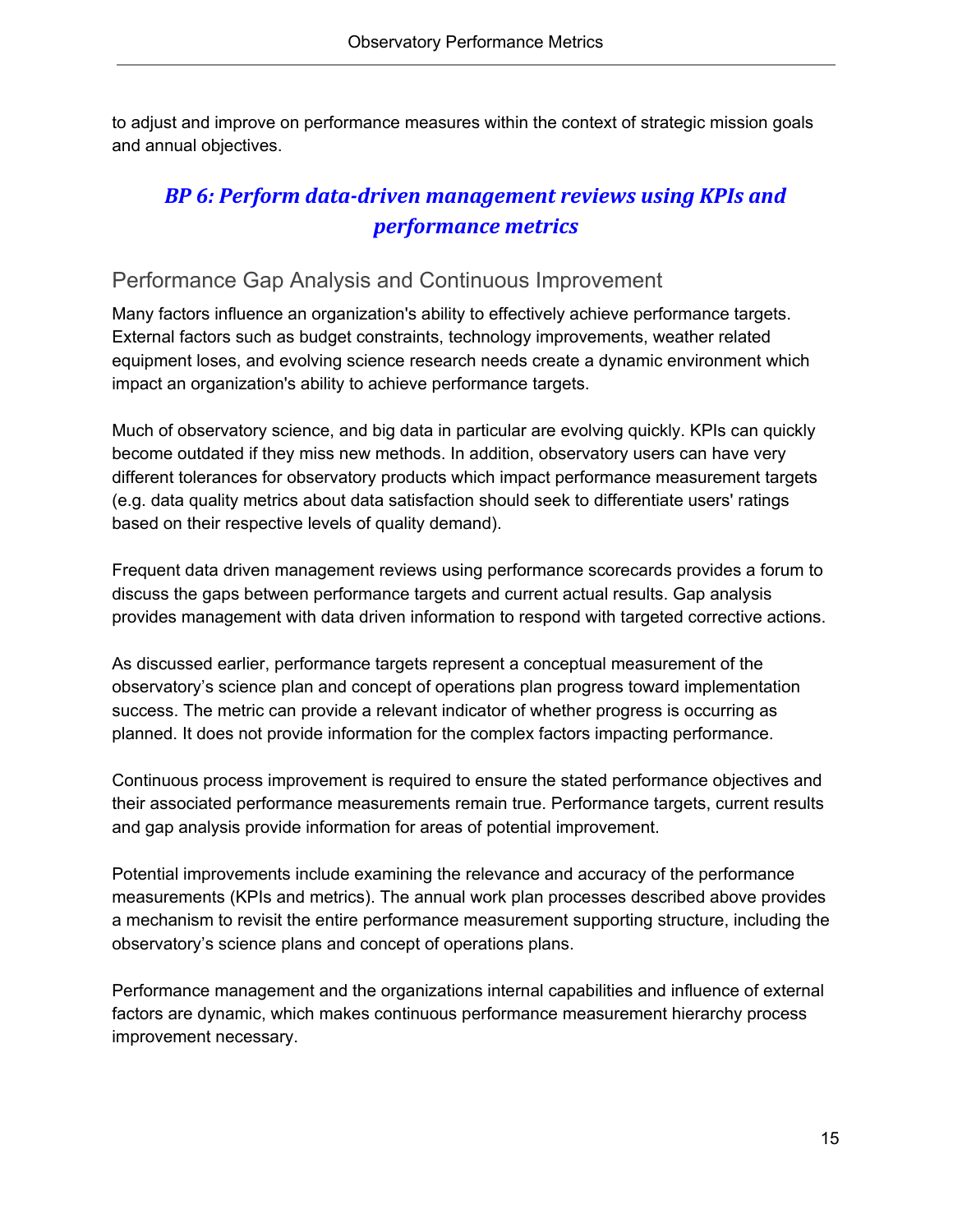### *BP 7: Perform performance gap analysis and continuous process improvement*

### <span id="page-16-0"></span>The Five Traps of Performance Measurement

Performance measurement has many potential pitfalls and traps. The following are five of the most common traps in designing and managing using performance metrics<sup>15</sup>.

#### Trap 1: Measuring Against Yourself

In order to ensure that you are accurately measuring the success of your observatory, it is recommended that your performance metrics be based on industry standards and not simply reflecting the success of an observatory's current endeavors.

#### Trap 2: Looking Backward

A performance measurement system that uses measures that lead rather than lag, in other words are indicators of future performance, will help inform decisions made now are going to help the observatory in the future.

#### Trap 3: Putting Your Faith in Numbers

Good or bad, the metrics in your performance measurement system all numbers. The problem is that numbers-driven managers often end up producing reams of low-quality data. Meaningful action is based on thoughtful context driven design and evaluation of metrics.

#### Trap 4: Gaming Your Metrics

It is impossible to prevent people from gaming numbers, in other words making numbers look good without actual progress. This can occur no matter how high performing the organization. Diversifying and creating associations between metrics will help to prevent gaming as it is harder to game several of metrics at once. Additionally, varying measurement boundaries by defining responsibility more narrowly or by broadening it (individual or team responsibility) will help reduce metric gaming.

#### Trap 5: Sticking to Your Numbers Too Long

Performance assessment systems seldom evolve as fast as organizational objectives. It is important to be very precise about what needs to be assessed, be explicit about what metrics are assessing it, and make sure that everyone is clear about both.

## <span id="page-16-1"></span>Performance Metrics Examples

The observatory performance metrics examples provided highlight topical areas where metrics may be developed. Metrics examples are conceptual to generate discussion, it is not the intent

<sup>15</sup> [https://hbr.org/2009/10/the-five-traps-of-performance-measurement?referral=03759&cm\\_vc=rr\\_item\\_page.bottom](https://hbr.org/2009/10/the-five-traps-of-performance-measurement?referral=03759&cm_vc=rr_item_page.bottom)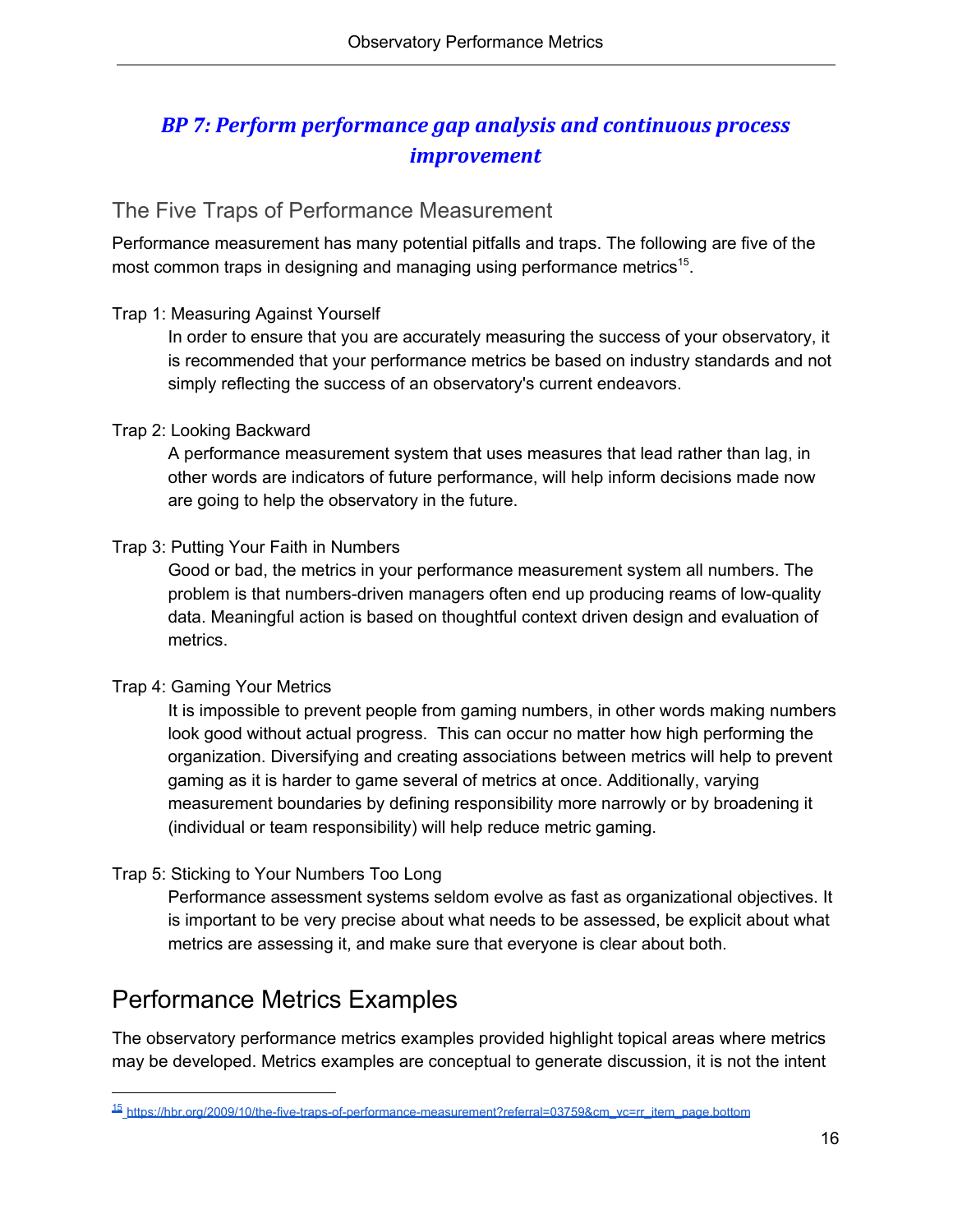of these examples define or recommend specific performance metrics. Each organization should develop their own performance metrics based on their observatory, mission, goals, objectives, and key performance indicators. The examples do not include all metric topic areas, for instance examples do not include financial management, budget performance, staff performance or operational efficiency.

#### <span id="page-17-0"></span>Data Product Quality, Data Delivery and User Support Performance Metrics

Observatory performance metric examples for Data Product Quality, Data Delivery, and User Support are interrelated and dependent on each other. For additional context, please refer to the Data Product Quality Best Practices White Paper.

In general, for data availability, an observatory performance metrics best practice would be to plan for and execute performance metrics for data available from the observatory (fine-scale instrument level to the coarser scale). These metrics include public-facing and internal information. Public-facing information allows users to identify performance information necessary to choose the data they are interested in accessing. Internal information informs community outreach and capacity building efforts, monitors observatory operation and maintenance, and monitors the cost-for-effort of each supported instrument type and data product to inform future budgetary decisions (expansion, upgrade, deprecation, etc.) (EUMETSAT 2018).

In general, data product quality metrics are objective, quantitative measures of achieving (or failing) to produce data products at predefined quality standards. For example, completeness (what data are missing or unusable), conformity (what data are stored in a non-standard format), consistency (what data values have conflicting information), accuracy (what data are incorrect or out of date), duplication (what data are repeated), and integrity (what data are missing).

The setting of simple, easy to quantify targets can lead to a rapid improvement in data quality. A target such as to cut the percentage of new poorly-geocoded records in half every six months for two years can lead to total cut in the error rate of 94% (Redman 2001). Such targets should focus on (Chapman 2005):

- clear and aggressive time frames.
- rates of improvement rather than actual quality values.
- clear definitions.
- targets that are simple and achievable.

#### Examples of Data Product Quality and Data Delivery Metrics

- Data Availability/Completeness % available data, (available data / all possible data)
- Data Product Conformity % data available in a standard data format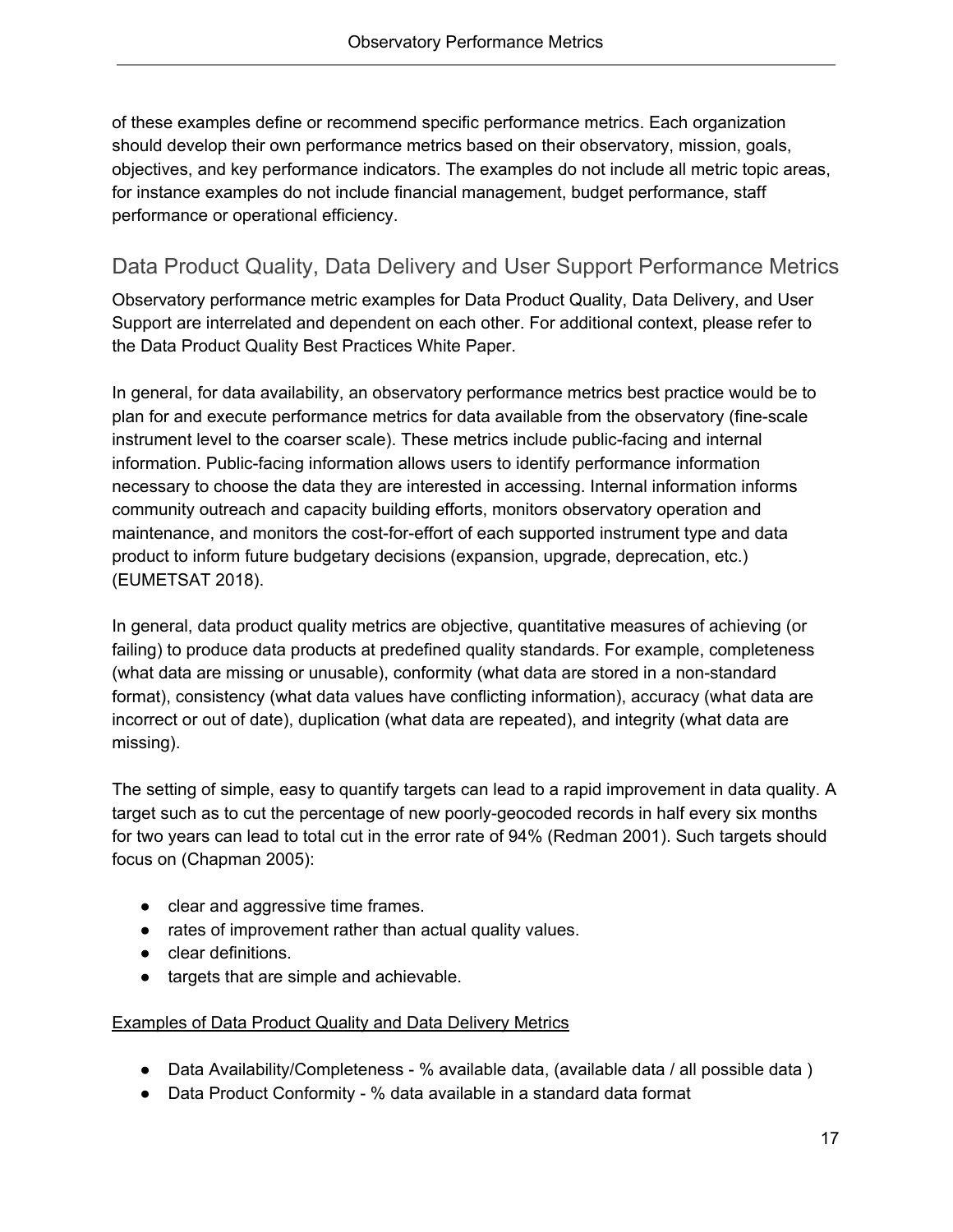- Data Identification % of data with persistent identifier
- Data Delivery Latency time between instrument measurement and availability to public
- Automated QC % of data successfully processed through automated testing
- Human-in-the-loop QC % of flagged data processed through manual quality control
- Calibration QC % of data processed with pre and post calibration data
- Comparator QC % of data processed with validation/comparator measurement (in situ, satellite)

#### Examples of User Support Metrics

- Self Service # of views of online tutorials or recorded webinars
- Self Service # of online training material downloads
- Advanced Support Service # of registered users
- Advanced Support Service # of online chat sessions
- Advanced Support Service # of user phone calls
- Advanced Support Service # of online community posts on moderated blog
- Help Ticket Responsiveness time between ticket generation and closure
- Help Ticket Satisfaction user satisfaction metric captured at closure
- User Website Analytics frequency, duration, path taken, # of clicks, areas of interest
- User Satisfaction user satisfaction metric captured from survey or website input

#### <span id="page-18-0"></span>Metadata Performance Metrics

Metadata performance metrics is an evolving and complex topic. Literature research indicates that metadata standards and file formats are varied, although many community efforts to standardize are ongoing. It is beyond the scope of this white paper to address this topic in depth, however, references to example methods are provided below.

#### Examples of Metadata Metrics

- Data Provided with Metadata % of data provided to users with accompanying metadata
- Repository Metadata  $%$  of data within repository with accompanying metadata
- Validated Metadata % of metadata provided with data that is validated
- Automated Metadata % of metadata created using automated process
- Community Alignment % of metadata aligning with community standards

#### <span id="page-18-1"></span>Interoperability Performance Metrics

Literature research indicates interoperability performance metrics is an evolving and complex topic. It is beyond the scope of this white paper to address this topic in depth, however, references to example methods are provided below.

Interestingly, an often cited method of measuring interoperability performance relies on best practices integrated into an interoperability Capability Maturity Model (CMM) (e.g. Kasunic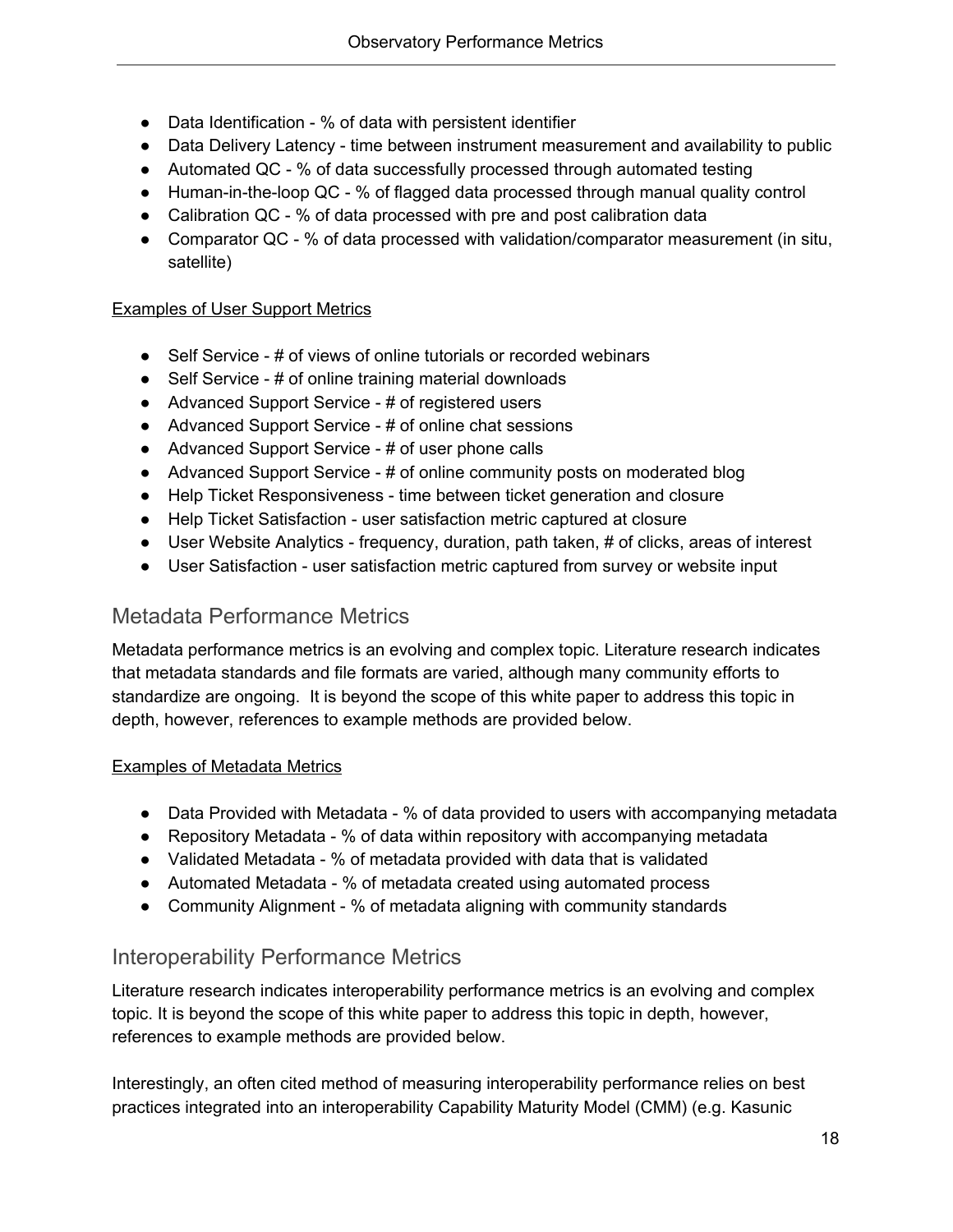2004). This is then used in determining the current CMM level of your observatory's interoperability, selecting the aspiration CMM level to attain, and measuring progress toward the next CMM level. See the Data Product Quality Best Practices white paper, Interoperability section.

References to other example methods are included below:

"Measuring Systems Interoperability: Challenges and Opportunities," reviews the state of the practice in interoperability and describes the Levels of Systems Interoperability (LISI) Model (Kasunic 2004). This model, although immature, provides a structured and systematic approach for assessing and measuring interoperability throughout the system life cycle. A summary of recommended measures that could promote systems interoperability in the Department of Defense (DoD) is also presented.

"The Health Information Systems Interoperability Maturity Toolkit" consists of a Health Information Systems (HIS) interoperability maturity model, a maturity assessment tool, and this guide for users of the model and the tool (MEASURE Evaluation Carolina Population Center 2017).

"A Qualitative and Quantitative Approach for Measuring Interoperability" introduces a method for measuring interoperability (Knight et al. 2017).

"How to measure interoperability: Concept and Approach," discusses interoperability performance measurement using concepts, challenges and barriers (Ducq and Chen 2008).

Interoperability performance metrics theortically address the three basic dimensions concerning enterprise interoperability, which can be identified as follows (Ducq and Chen 2008):

- Interoperability concerns define the content (or aspect) of interoperation that may take place at various levels of the enterprise (data, service, process, business)
- Interoperability barriers identify various obstacles to interoperability in three categories (conceptual, technological, and organisational)
- Interoperability approaches represent the different ways in which barriers can be removed (integrated, unified, and federated)

Interoperability performance metrics may consider many dimensions, including technical, informational, organizational. An informative example is provided by the GridWise Architecture Council (GWAC) interoperability framework (see Figure 1) below. It conceptually organizes interoperability topic areas to consider, which provides a foundation for defining and prioritizing categories for interoperability.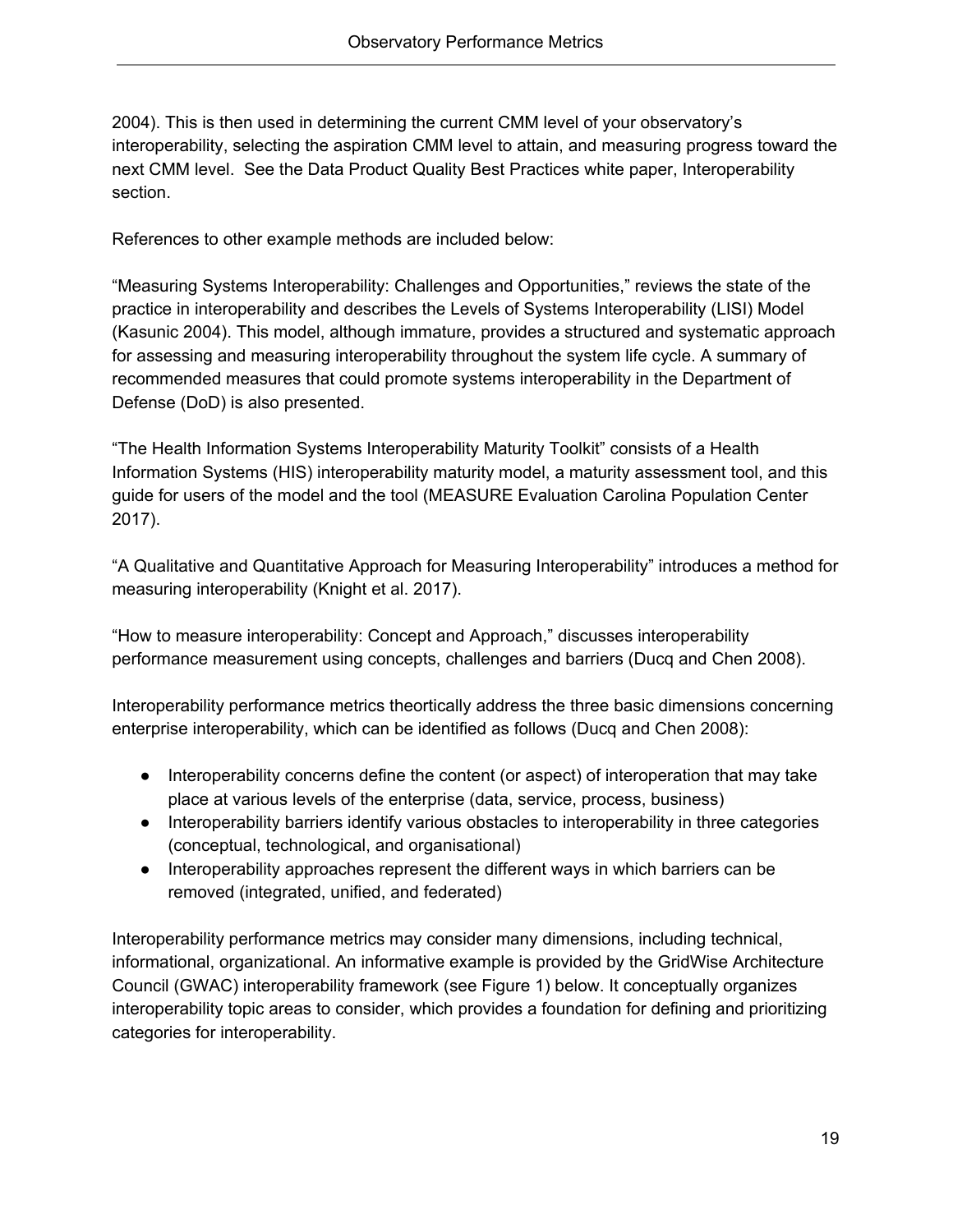

**Cross-cutting Issues** 

Figure 1. GWAC Interoperability Context-Setting Framework (GridWise Architecture Council. 2008).

### <span id="page-20-0"></span>Observatory Science Impact and Community Engagement Metrics

Observatory science impact performance metrics measure researcher outcomes and supporting activities including community engagement activities. It should be noted that for the purposes of this paper, community engagement refers to the engagement of other research scientists, it does not refer to engagement of the general public or for educational purposes. Some science impact performance metrics are enabled by data identification and tracking, for example scholarly articles published using observatory data.

While the performance metrics of supporting community engagement activities can provide a picture of how much awareness and engagement has resulted from community engagement activities, they do not necessarily indicate direct science impact outcomes.

For direct science impact outcomes, quantifying actual use and uptake of the data and findings comes through traditional tracking of the number of scientific publications acknowledging the data and their associated citation factors, such as the *h* index (Hirsh 2005). Alternatively, Article-Level Metrics (ALMs) can be used to quantify the reach and impact of published research<sup>16</sup>. ALMs seek to incorporate data from new sources (such as social media mentions)

<sup>16</sup> <https://www.elsevier.com/authors/journal-authors/measuring-an-articles-impact>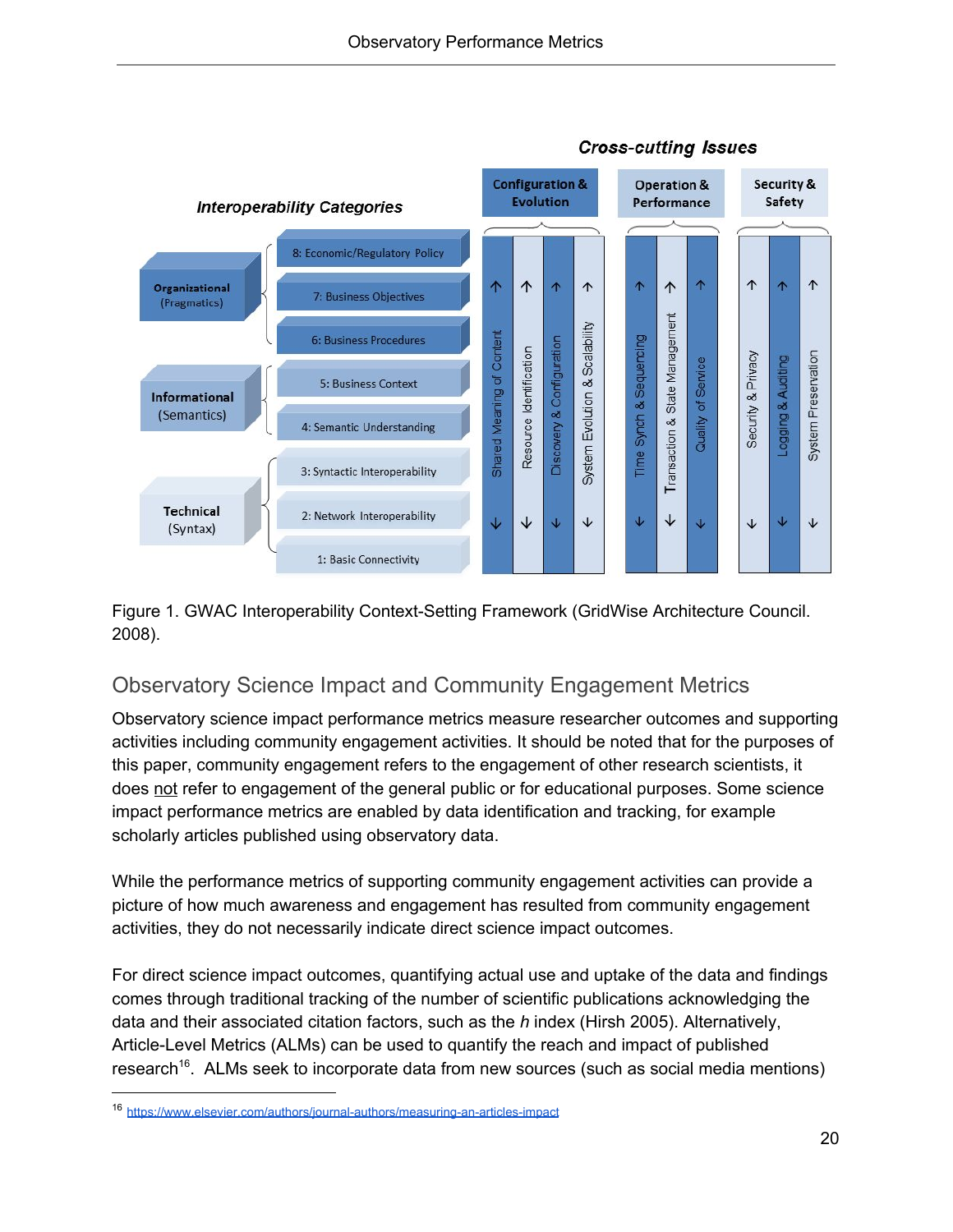along with traditional measures (such as citations) to present a richer picture of how an individual article is being discussed, shared, and used.These metrics signify when an observatory or findings based on observatory data were used to help further scientific discovery.

The NSF supports the use of both outreach and impact metrics. Per the MREFC Facilities Manual, "metrics and performance goals or targets should include objectives related to educational outreach and broader societal impacts, in addition to research goals of the operating facility" (NSF 2018).

Some of these science impact performance metrics are enabled by data identification and tracking as using a Persistent Identifier, such as a DOI, to search for scholarly articles published using observatory data.

Examples of Science Impact and Community Engagement Metrics:

- Number of observatory workshops and conference presentations by observatory staff
- Number of workshops, trainings and conferences attended by observatory staff
- The number--and growth in number--of participants (new and repeat) in community engagement activities, including geographic location of participants/users
- Number of community members participating in observatory cruises
- User Website Analytics frequency, duration, path taken, # of clicks, areas of interest
- User Website Analytics number of new and repeat users (User adoption metrics)
- Size of newsletter distribution list
- Number of social media followers as well as active engagers on online forums
- Number of media releases (news, broadcast, online) distributed
- Number of media placements citing original media release
- Numbers of comments on draft documents posted for community feedback
- Degree of social influence based on social media signals using Klout score (Budden and Michener 2018)
- Number of observatory scholarly (peer reviewed) publications
- Number of observatory scholarly (peer reviewed) publication views, downloads, citations
- Number of unsolicited requests to partner on observatory publications
- Number of proposals prepared and submitted using observatory data/infrastructure
- Number of proposals funded using observatory data/infrastructure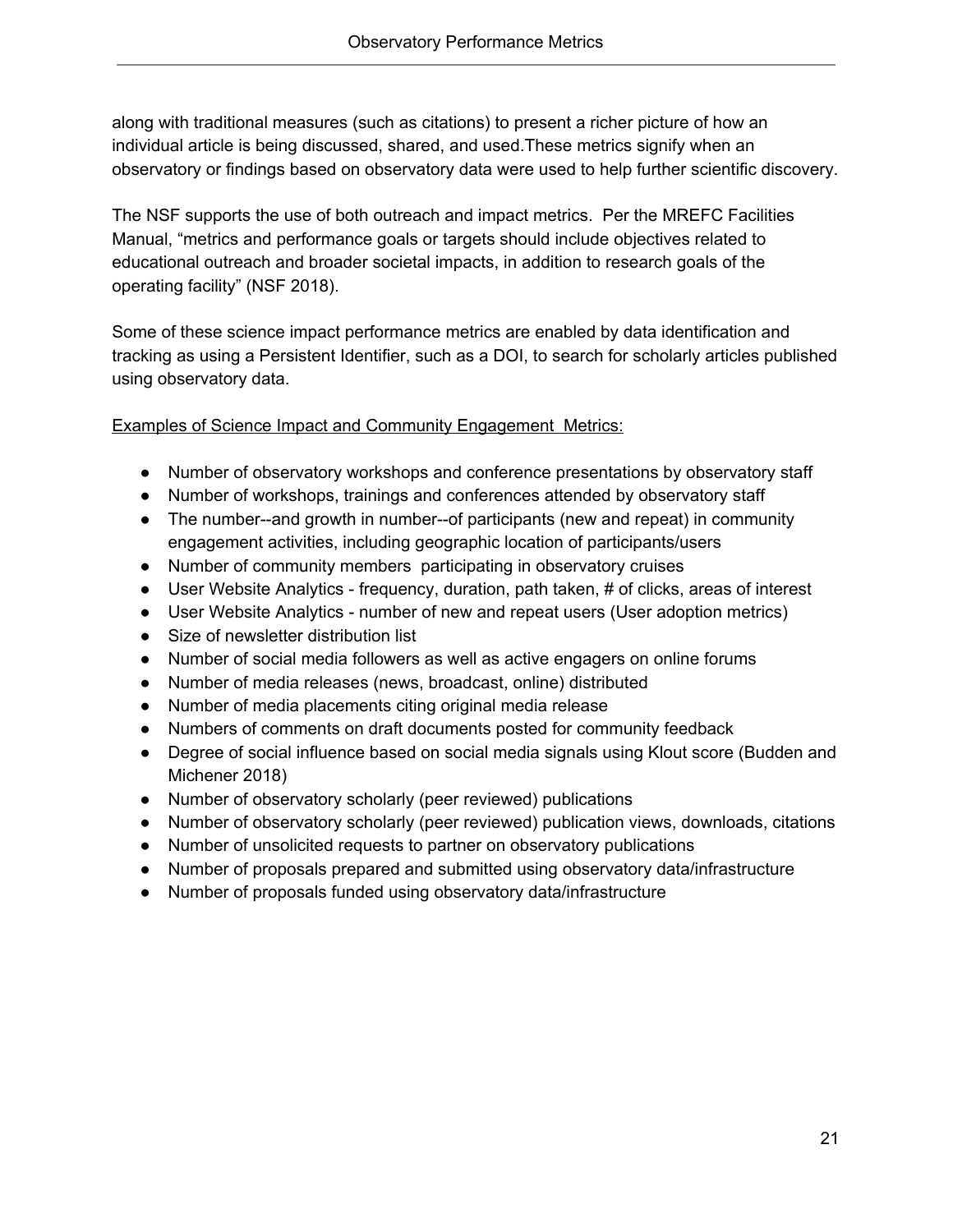## <span id="page-22-0"></span>**Conclusion**

Observatory performance metrics are developed and maintained within the context of an observatory's overall mission, goals, objectives and capabilities in order for observatory managers to measure and improve the success of their observatory in meeting user needs. Generally, for an observatory these are described in the Science Plan, Concept of Operations Plan (ConOps), and Annual Work Plan (AWP).

A typical tool to use for a performance metric is the Key Performance Indicator (KPI) that describes a measurable indicator that demonstrates how effectively a company is achieving key business objectives. These indicators and supporting performance metrics are developed and maintained within the context provided by the Science Plan, ConOps and AWP. Performance scorecards are KPI and metrics reports that demonstrate progress toward observatory goals and objectives. Data-driven management reviews use KPIs, performance metrics and performance scorecards to perform performance gap analysis and inform continuous process improvement.

Not only do funding agencies require these metrics to justify continued funding, but the metrics are useful for the observatory to help define areas of success or areas that require more attention and resources. Additionally, going through the process of defining performance metrics helps organizations define and focus on areas thought to be critical to observatory success. This will allow for more informed allocation of resources. Organizations should be cautious, however, not to be overly fixated on metrics as that can lead to unintended results. It is important to always revisit the objective target of a metric and to adjust metrics to stay on track and take into account improvements in underlying baseline needed.

Best practices described in this white paper are recognized to be challenging to implement. Each observatory has its own priorities and available resources, as such, the best practices described are aspirational. This best practice white paper objective is to provide a simplified, easy to understand and apply guide for self-assessment and planning. It does not represent a guide for technical assessments or implementation.

## <span id="page-22-1"></span>**References**

Behn, R.D. 2008. The Seven Bif Errors of PerformanceStat. Harvard University Rappaport Institute for Greater Boston Policy Briefs. Accessed online: https://www.hks.harvard.edu/sites/default/files/centers/taubman/files/performancestat.pdf

Budden A.E. and W.K. Michener. 2018. Communicating and Disseminating Research Findings. In: Recknagel F., Michener W. (eds) Ecological Informatics. Springer, Cham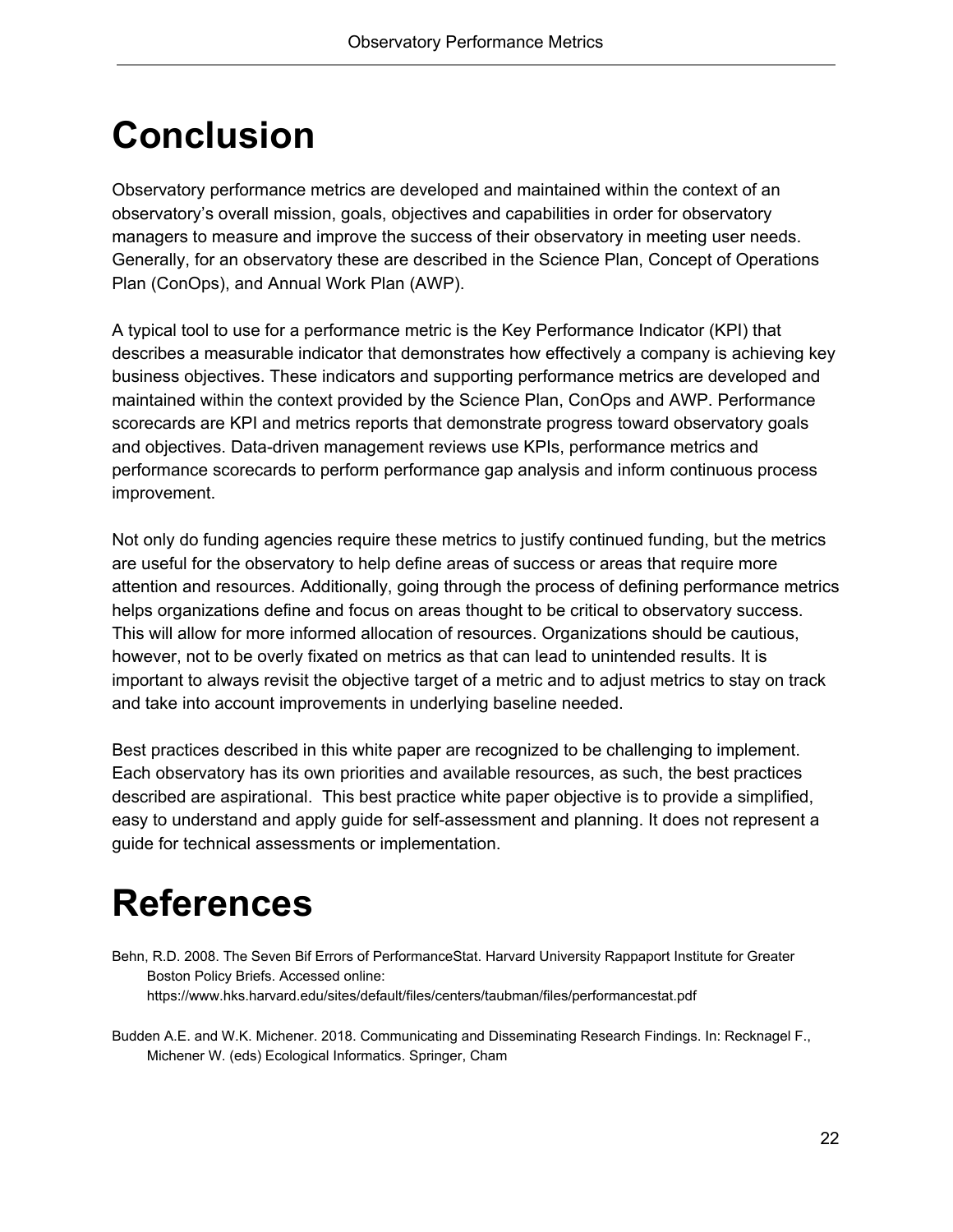- Center for Disease Control. 2017. Data Driven Reviews: Best practices and Lessons with Agency Priority Goals in Mind. Program Performance and Evaluation Office, Centers for Disease Control and Prevention. <https://www.pic.gov/sites/default/files/Data%20Driven%20Reviews%20by%20CDC.pdf>
- Chapman, A. D. 2005. Principles of Data Quality, Version 1.0. Report for the Global Biodiversity Information Facility, Copenhagen.
- Ducq, Yves & Chen, David. (2008). How to measure interoperability: Concept and Approach. In 14th International Conference on Concurrent Enterprising, June 23–25. Lisbon: A New Wave of Innovation in Collaboration Networks.

EUMETSAT. 2018. Operational Services Specification, v2H. EUM/OPS/SPE/09/0810. 128 pp.

Government Performance and Results Act of 1993. In 103rd Congress. Congressional Record. 1993.

- GridWise Architecture Council. 2008. GridWise Interoperability Context-setting Framework, v1.1, 52 pp.
- Kamensky, John M. 2011. GPRA Modernization Act of 2010 Explained. IBM Center for the Business of Government <http://www.businessofgovernment.org/report/gpra-modernization-act-2010-explained>
- Kaplan, R. S. and D. P. Norton. 1992. The Balanced Scorecard Measures That Drive Performance. Harvard Business Review (January–February): 71–79.
- Kasunic, M. 2004. Measuring Systems Interoperability: Challenges and Opportunities. Software Engineering Measurement and Analysis Initiative, Carnegie Mellon University. Technical Note: CMU/SEI-2004-TN-003
- Knight, M.R., A. Khandekar, B. Nordman, and D. Narang. 2017. A Qualitative and Quantitative Approach for Measuring Interoperability. GRID Modernization Laboratory Consortium. PNNL-26412. Accessed online June 2019:<https://gridmod.labworks.org/sites/default/files/resources/InteropIMMTool2017-04-22.pdf>
- MEASURE Evaluation Carolina Population Center. 2017. Health Information Systems Interoperability Maturity Toolkit: User's Guide. Chapel Hill, NC. Accessed online June 2019: https://www.measureevaluation.org/resources/publications/tl-17-03a
- National Science Foundation. 2018. Major Facilities Guide. Draft for Public Comment, NSF 19-XX. National Science Foundation, Arlington, VA. [https://www.nsf.gov/bfa/lfo/docs/Major\\_Facilities\\_Guide\\_2019\\_Draft\\_For\\_Public\\_Comment\\_December\\_2018.p](https://www.nsf.gov/bfa/lfo/docs/Major_Facilities_Guide_2019_Draft_For_Public_Comment_December_2018.pdf) [df](https://www.nsf.gov/bfa/lfo/docs/Major_Facilities_Guide_2019_Draft_For_Public_Comment_December_2018.pdf)
- PriceWaterhouseCoopers, LLP. 2007. Guide to key performance indicators. Accessed online June 2019: https://www.pwc.com/gx/en/audit-services/corporate-reporting/assets/pdfs/uk\_kpi\_guide.pdf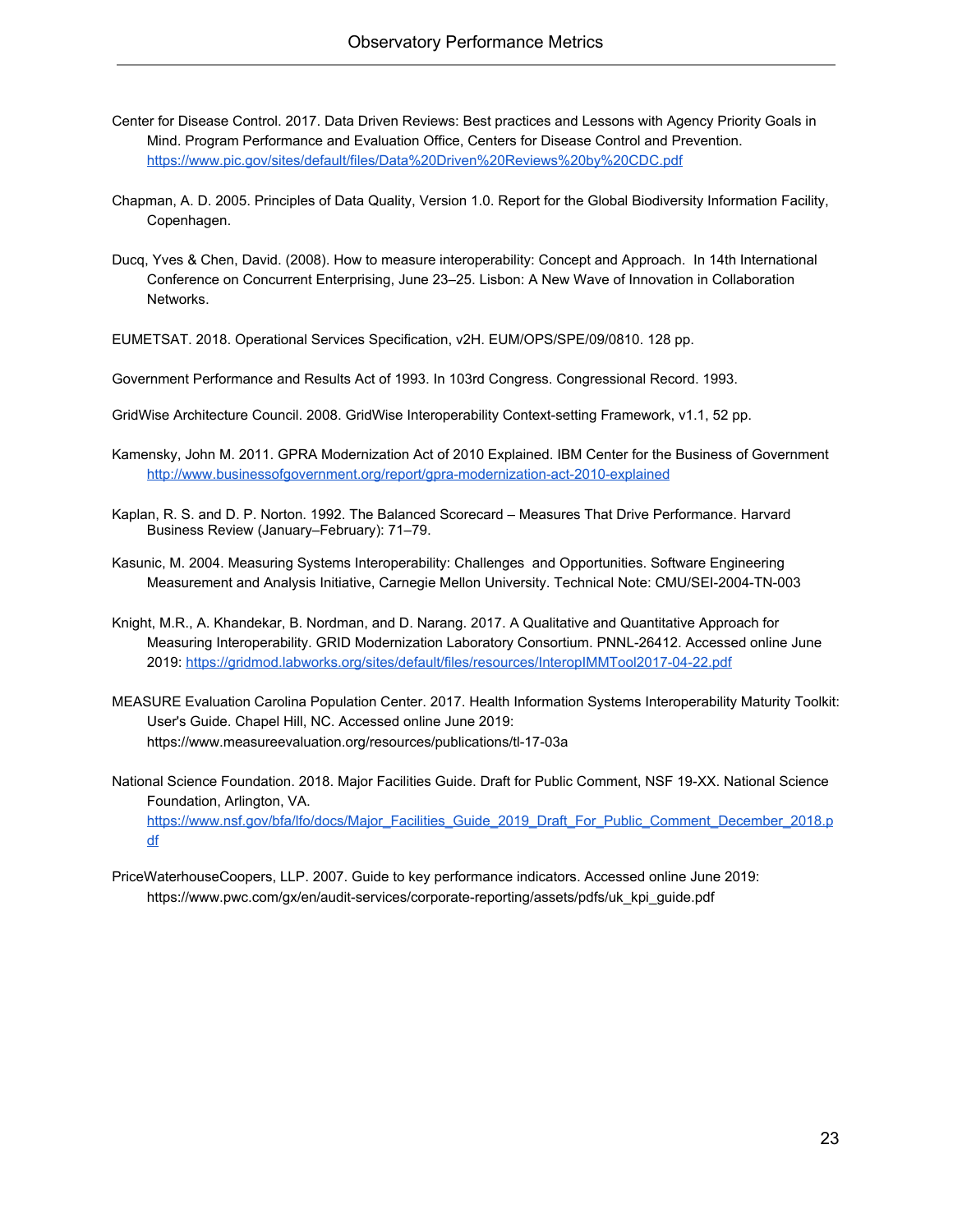## <span id="page-24-0"></span>**Appendix**

## <span id="page-24-1"></span>Best Practice Self-Assessment Tool

The best practice self-assessment tool enables an existing or new organization to assess their current observatory performance metrics capabilities and maturity level. This tool can also be used to identify steps to achieve the next aspirational level. This white paper is intended to provide a Self Assessment Tool for an organization to identify and plan for improvements in people, process, and technology that support observatory performance metrics.

#### <span id="page-24-2"></span>Steps for Using the Self-Assessment Tool

- 1. Review Best Best Practices List
- 2. Review Figure 1: Example of a completed best practice self-assessment
- 3. Determine Self Assessment Capability Scoring
- 4. Determine Maturity Levels

#### <span id="page-24-3"></span>1. Best Practices List

- BP 1: Develop and maintain a Science Plan and ConOps strategic plan
- BP 2: Develop and maintain 1 year annual work plan
- BP 3: Develop and maintain Key Performance Indicators (KPIs)
- BP 4: Develop and maintain Performance Metrics that are Specific, Measurable, Achievable, Relevant, Time-Bound
- BP 5: Develop, maintain, and distribute Performance Metrics Scorecard
- BP 6: Perform data-driven management reviews using KPIs and performance metrics
- BP 7: Perform performance gap analysis and continuous process improvement

#### <span id="page-24-4"></span>2. Example Of Completed Best Practice Self-Assessment

The example below displays one potential combination of capabilities, which results in maturity levels for a hypothetical observatory. Each observatory will have different combinations of capabilities, which aggregate to a certain maturity levels. For example, one observatory may excel at tracking and reporting data citations, whereas another may excel at providing data citation guidance. A simplified capability scoring method is described in the next step.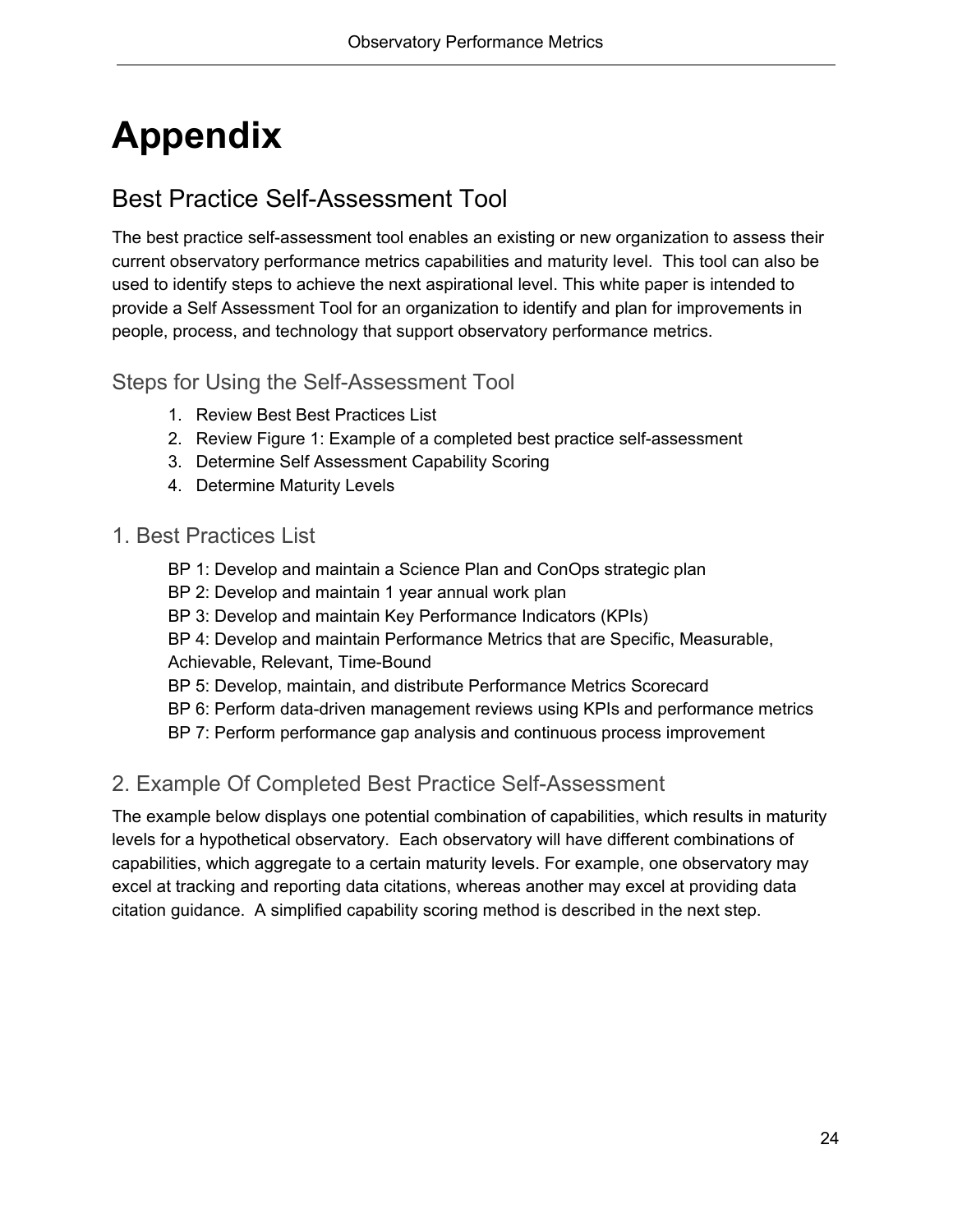

Figure 1: Example of a completed best practice self-assessment

#### <span id="page-25-0"></span>3. Self Assessment Capability Scoring

For each best practice, determine the capability maturity score for your observatory. Only select one capability score per best practice. It is assumed each capability score is inclusive of prior score. Note: Score assumes if capability maturity not present, score is 0.

BP 1: Develop and maintain a Science Plan and ConOps strategic plan

- Plans define 3-5 year mission, goals, objectives, enabling capabilities, working toward stakeholder consensus - 1 point
- Plans define 3-5 year mission, goals, objectives, enabling capabilities, approved by internal/external stakeholders - 2 points

BP 2: Develop and maintain 1 year annual work plan

- Annual plan defines 75% of objectives / performance measures required to implement science plan mission / ConOps - 1 point
- Annual plan defines 100% of objectives / performance measures required to implement science plan mission / ConOps - 2 points

BP 3: Develop and maintain Key Performance Indicators (KPIs)

● KPIs align/reinforce/measure progress towards 75% of objectives, considers internal/external audiences -1 point